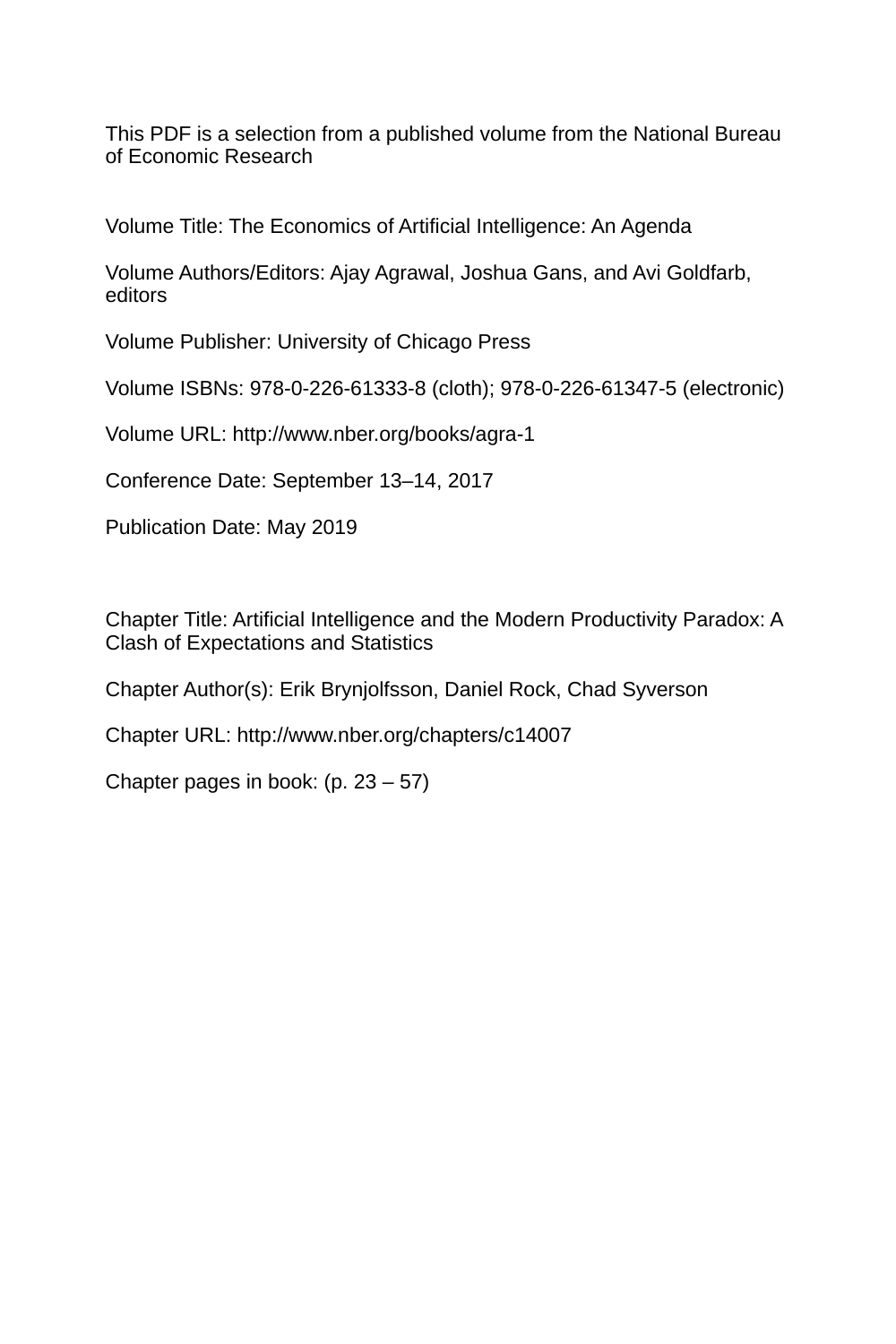**1**

# **Artificial Intelligence and the Modern Productivity Paradox** A Clash of Expectations and Statistics

Erik Brynjolfsson, Daniel Rock, and Chad Syverson

The discussion around the recent patterns in aggregate productivity growth highlights a seeming contradiction. On the one hand, there are astonishing examples of potentially transformative new technologies that could greatly increase productivity and economic welfare (see Brynjolfsson and McAfee 2014). There are some early concrete signs of these technologies' promise, recent leaps in artificial intelligence (AI) performance being the most prominent example. However, at the same time, measured productivity growth over the past decade has slowed significantly. This deceleration is large, cutting productivity growth by half or more in the decade preceding the slowdown. It is also widespread, having occurred throughout the Organisation for Economic Co- operation and Development (OECD) and, more recently, among many large emerging economies as well (Syverson 2017).<sup>1</sup>

Erik Brynjolfsson is director of the MIT Initiative on the Digital Economy, the Schussel Family Professor of Management Science and professor of information technology at the MIT Sloan School of Management, and a research associate of the National Bureau of Economic Research. Daniel Rock is a PhD candidate at the MIT Sloan School of Management and a researcher at the MIT Initiative on the Digital Economy. Chad Syverson is the Eli B. and Harriet B. Williams Professor of Economics at the University of Chicago Booth School of Business and a research associate of the National Bureau of Economic Research.

We thank Eliot Abrams, Ajay Agrawal, David Autor, Seth Benzell, Joshua Gans, Avi Goldfarb, Austan Goolsbee, Andrea Meyer, Guillaume Saint- Jacques, Manuel Tratjenberg, and numerous participants at the NBER Workshop on AI and Economics in September 2017. In particular, Rebecca Henderson provided detailed and very helpful comments on an earlier draft and Larry Summers suggested the analogy to the J-curve. Generous funding for this research was provided in part by the MIT Initiative on the Digital Economy. This is a minor revision of NBER Working Paper no. 24001. For acknowledgments, sources of research support, and disclosure of the authors' material financial relationships, if any, please see http://www.nber .org/chapters/c14007.ack.

1. A parallel, yet more pessimistically oriented debate about potential technological progress is the active discussion about robots taking jobs from more and more workers (e.g., Brynjolfsson and McAfee 2011; Acemoglu and Restrepo 2017; Bessen 2017; Autor and Salomons 2017).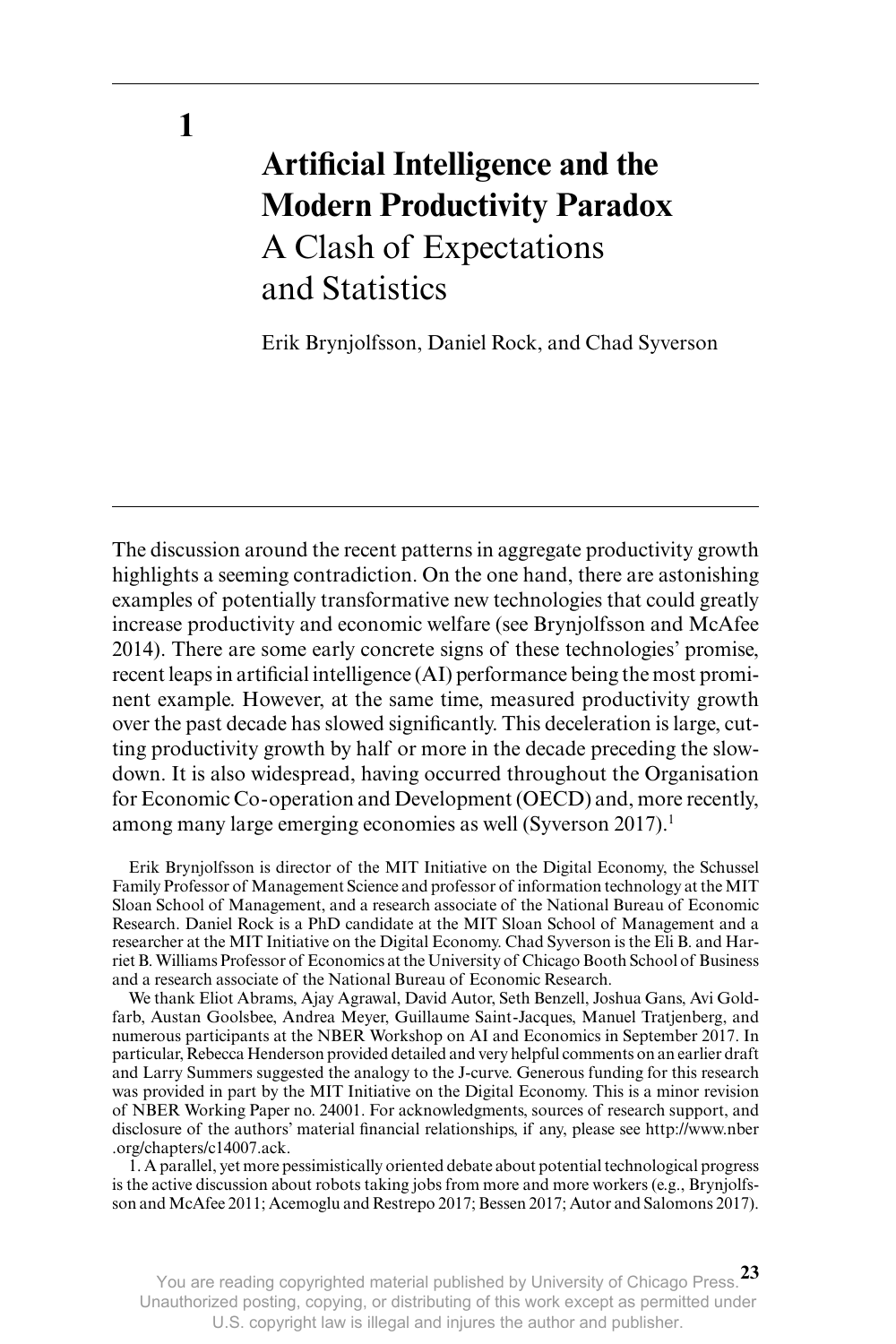We thus appear to be facing a redux of the Solow (1987) paradox: we see transformative new technologies everywhere but in the productivity statistics.

In this chapter, we review the evidence and explanations for the modern productivity paradox and propose a resolution. Namely, there is no inherent inconsistency between forward- looking technological optimism and backward- looking disappointment. Both can simultaneously exist. Indeed, there are good conceptual reasons to *expect* them to simultaneously exist when the economy undergoes the kind of restructuring associated with transformative technologies. In essence, the forecasters of future company wealth and the measurers of historical economic performance show the greatest disagreement during times of technological change. In this chapter, we argue and present some evidence that the economy is in such a period now.

## **1.1 Sources of Technological Optimism**

Paul Polman, Unilever's CEO, recently claimed that "The speed of innovation has never been faster." Similarly, Bill Gates, Microsoft's cofounder, observes that "Innovation is moving at a scarily fast pace." Vinod Khosla of Khosla Ventures sees "the beginnings of . . . [a] rapid acceleration in the next 10, 15, 20 years." Eric Schmidt of Alphabet Inc., believes "we're entering . . . the age of abundance [and] during the age of abundance, we're going to see a new age . . . the age of intelligence."<sup>2</sup> Assertions like these are especially common among technology leaders and venture capitalists.

In part, these assertions reflect the continuing progress of information technology (IT) in many areas, from core technology advances like further doublings of basic computer power (but from ever larger bases) to successful investment in the essential complementary innovations like cloud infrastructure and new service- based business models. But the bigger source of optimism is the wave of recent improvements in AI, especially machine learning (ML). Machine learning represents a fundamental change from the first wave of computerization. Historically, most computer programs were created by meticulously codifying human knowledge, mapping inputs to outputs as prescribed by the programmers. In contrast, machine- learning systems use categories of general algorithms (e.g., neural networks) to figure out relevant mappings on their own, typically by being fed very large sample data sets. By using these machine- learning methods that leverage the growth in total data and data- processing resources, machines have made impressive gains in perception and cognition, two essential skills for most

2. http://www.khoslaventures.com/fireside-chat-with-google-co-founders-larry-page-and -sergey-brin; https://en.wikipedia.org/wiki/Predictions\_made\_by\_Ray\_Kurzweil#2045:\_The \_Singularity; https:// www .theguardian .com / small - business - network / 2017 / jun / 22 / alphabets -eric-schmidt-google-artificial-intelligence-viva-technology-mckinsey.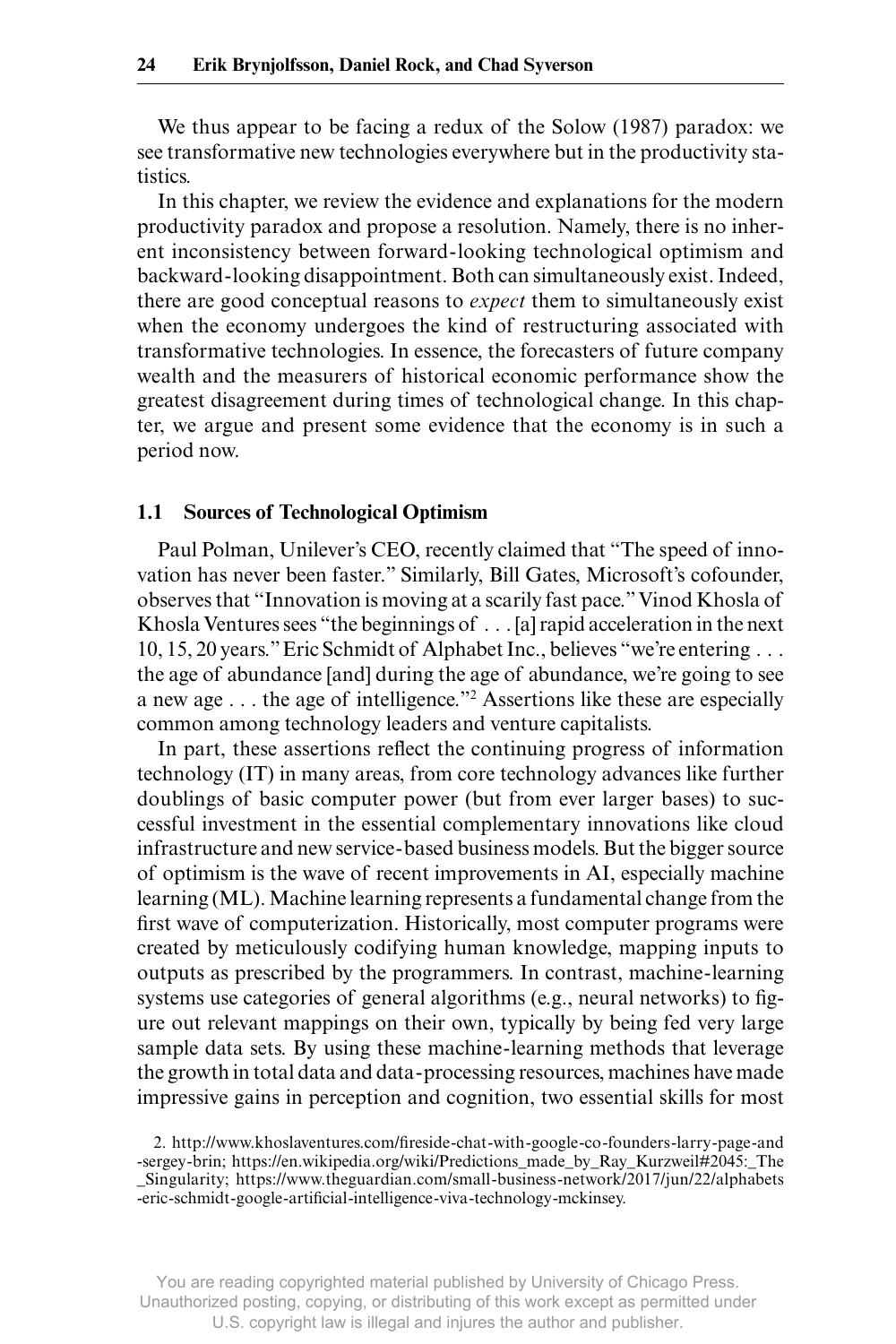

**Fig. 1.1 AI versus human image recognition error rates**

types of human work. For instance, error rates in labeling the content of photos on ImageNet, a data set of over ten million images, have fallen from over 30 percent in 2010 to less than 5 percent in 2016, and most recently as low as 2.2 percent with SE- ResNet152 in the ILSVRC2017 competition  $($ see figure 1.1).<sup>3</sup> Error rates in voice recognition on the Switchboard speech recording corpus, often used to measure progress in speech recognition, have decreased to 5.5 percent from 8.5 percent over the past year (Saon et al. 2017). The 5 percent threshold is important because that is roughly the performance of humans on each of these tasks on the same test data.

Although not at the level of professional human performance yet, Facebook's AI research team recently improved upon the best machine language translation algorithms available using convolutional neural net sequence prediction techniques (Gehring et al. 2017). Deep learning techniques have also been combined with reinforcement learning, a powerful set of techniques used to generate control and action systems whereby autonomous agents are trained to take actions given an environment state to maximize future rewards. Though nascent, advances in this field are impressive. In addition to its victories in the game of Go, Google DeepMind has achieved superhuman performance in many Atari games (Fortunato et al. 2017).

These are notable technological milestones. But they can also change the economic landscape, creating new opportunities for business value creation and cost reduction. For example, a system using deep neural networks was tested against twenty-one board-certified dermatologists and matched their

<sup>3.</sup> http://image-net.org/challenges/LSVRC/2017/results. ImageNet includes labels for each image, originally provided by humans. For instance, there are 339,000 labeled as flowers, 1,001,000 as food, 188,000 as fruit, 137,000 as fungus, and so on.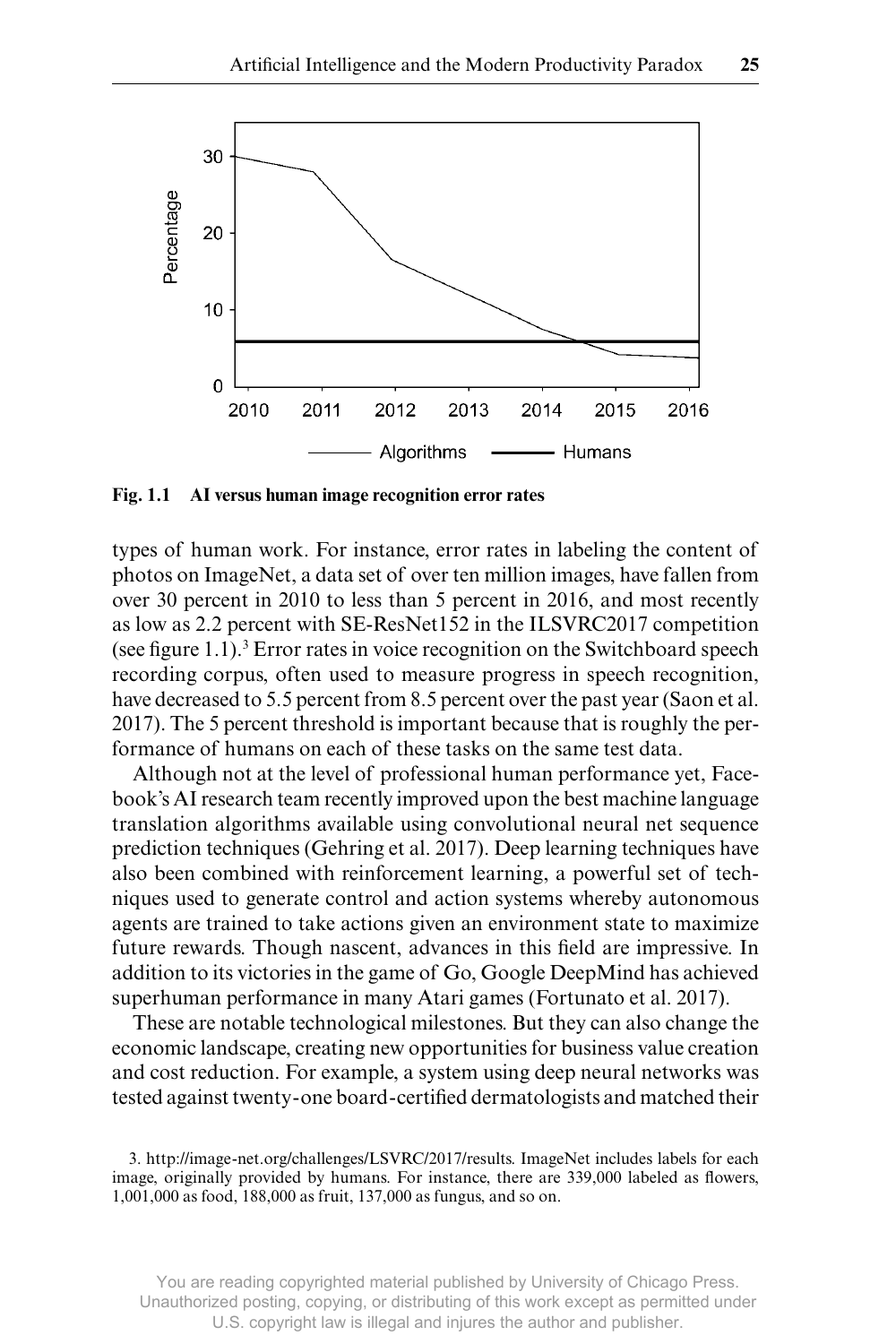performance in diagnosing skin cancer (Esteva et al. 2017). Facebook uses neural networks for over 4.5 billion translations each day.<sup>4</sup>

 An increasing number of companies have responded to these opportunities. Google now describes its focus as "AI first," while Microsoft's CEO Satya Nadella says AI is the "ultimate breakthrough" in technology. Their optimism about AI is not just cheap talk. They are making heavy investments in AI, as are Apple, Facebook, and Amazon. As of September 2017, these companies comprise the five most valuable companies in the world. Meanwhile, the tech- heavy NASDAQ composite index more than doubled between 2012 and 2017. According to CBInsights, global investment in private companies focused on AI has grown even faster, increasing from \$589 million in 2012 to over \$5 billion in 2016.<sup>5</sup>

#### **1.2 The Disappointing Recent Reality**

Although the technologies discussed above hold great potential, there is little sign that they have yet affected aggregate productivity statistics. Labor productivity growth rates in a broad swath of developed economies fell in the middle of the first decade of the twenty-first century and have stayed low since then. For example, aggregate labor productivity growth in the United States averaged only 1.3 percent per year from 2005 to 2016, less than half of the 2.8 percent annual growth rate sustained from 1995 to 2004. Fully twenty- eight of the twenty- nine other countries for which the OECD has compiled productivity growth data saw similar decelerations. The unweighted average annual labor productivity growth rate across these countries was 2.3 percent from 1995 to 2004, but only 1.1 percent from 2005 to 2015.<sup>6</sup> What's more, real median income has stagnated since the late 1990s and noneconomic measures of well- being, like life expectancy, have fallen for some groups (Case and Deaton 2017).

Figure 1.2 replicates the Conference Board's analysis of its country- level Total Economy Database (Conference Board 2016). It plots highly smoothed annual productivity growth rate series for the United States, other mature economies (which combined match much of the OECD sample cited above), emerging and developing economies, and the world overall. The aforementioned slowdowns in the United States and other mature economies are clear in the figure. The figure also reveals that the productivity growth acceleration in emerging and developing economies during the first decade of the twenty-

4. https:// code .facebook .com / posts / 289921871474277 / transitioning - entirely - to-neural -machine-translation/.

5. And the number of deals increased from 160 to 658. See https:// www .cbinsights .com /research/artificial-intelligence-startup-funding/.

6. These slowdowns are statistically significant. For the United States, where the slowdown is measured using quarterly data, equality of the two periods' growth rates is rejected with a *t*- statistic of 2.9. The OECD numbers come from annual data across the thirty countries. Here, the null hypothesis of equality is rejected with a *t*- statistic of 7.2.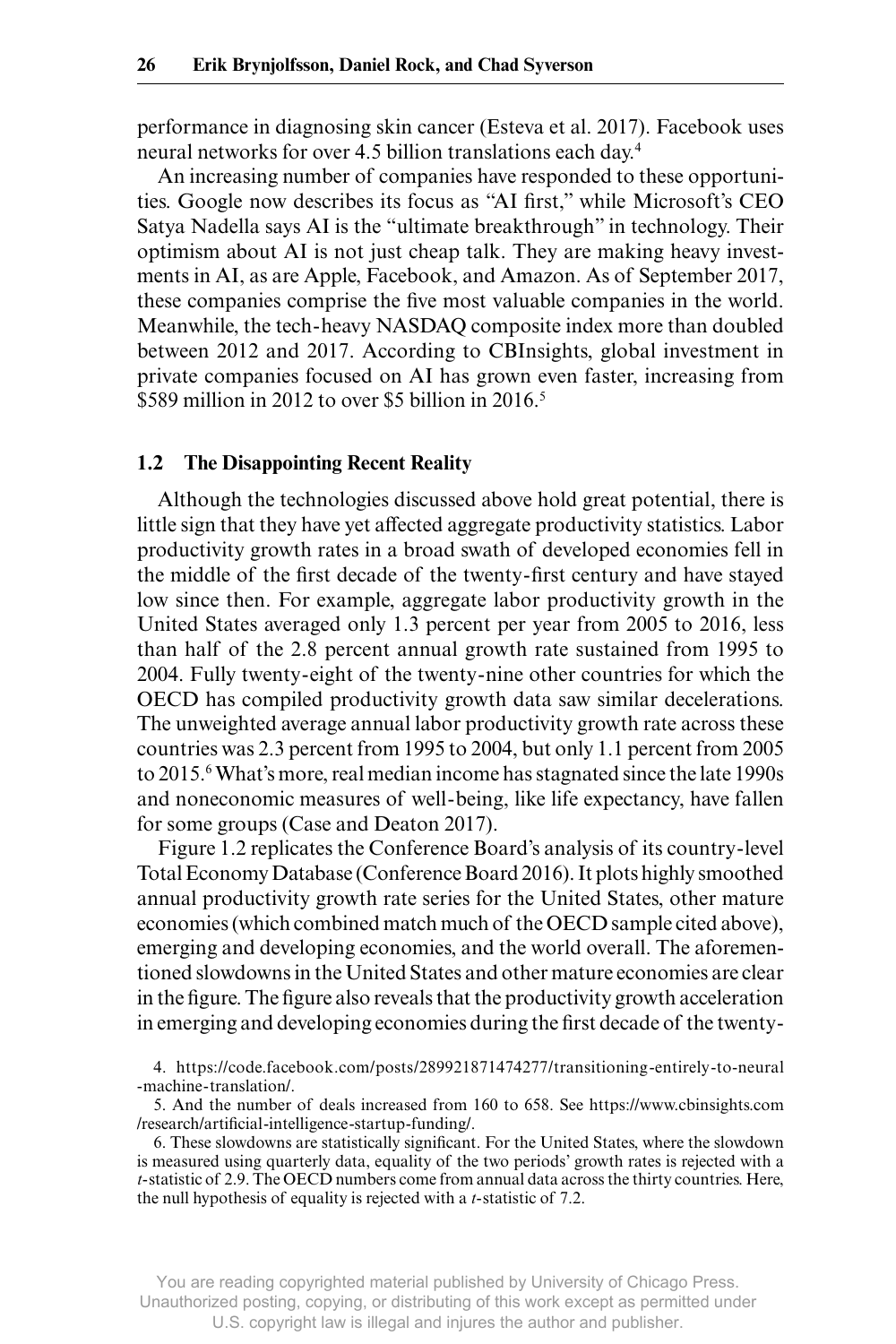

**Fig. 1.2 Smoothed average annual labor productivity growth (percent) by region** *Source:* The Conference Board Total Economy Database™ (adjusted version), November 2016.

*Note:* Trend growth rates are obtained using HP filter, assuming a  $1 = 100$ .

first century ended around the time of the Great Recession, causing a recent decline in productivity growth rates in these countries too.

These slowdowns do not appear to simply reflect the effects of the Great Recession. In the OECD data, twenty- eight of the thirty countries still exhibit productivity decelerations if 2008–2009 growth rates are excluded from the totals. Cette, Fernald, and Mojon (2016), using other data, also find substantial evidence that the slowdowns began before the Great Recession.

 Both capital deepening and total factor productivity (TFP) growth lead to labor productivity growth, and both seem to be playing a role in the slowdown (Fernald 2014; OECD 2015). Disappointing technological progress can be tied to each of these components. Total factor productivity directly reflects such progress. Capital deepening is indirectly influenced by technological change because firms' investment decisions respond to improvements in capital's current or expected marginal product.

These facts have been read by some as reasons for pessimism about the ability of new technologies like AI to greatly affect productivity and income. Gordon (2014, 2015) argues that productivity growth has been in long-run decline, with the IT-driven acceleration of 1995 to 2004 being a one-off aberration. While not claiming technological progress will be nil in the coming decades, Gordon essentially argues that we have been experiencing the new, low- growth normal and should expect to continue to do so going forward. Cowen  $(2011)$  similarly offers multiple reasons why innovation may be slow, at least for the foreseeable future. Bloom et al. (2017) document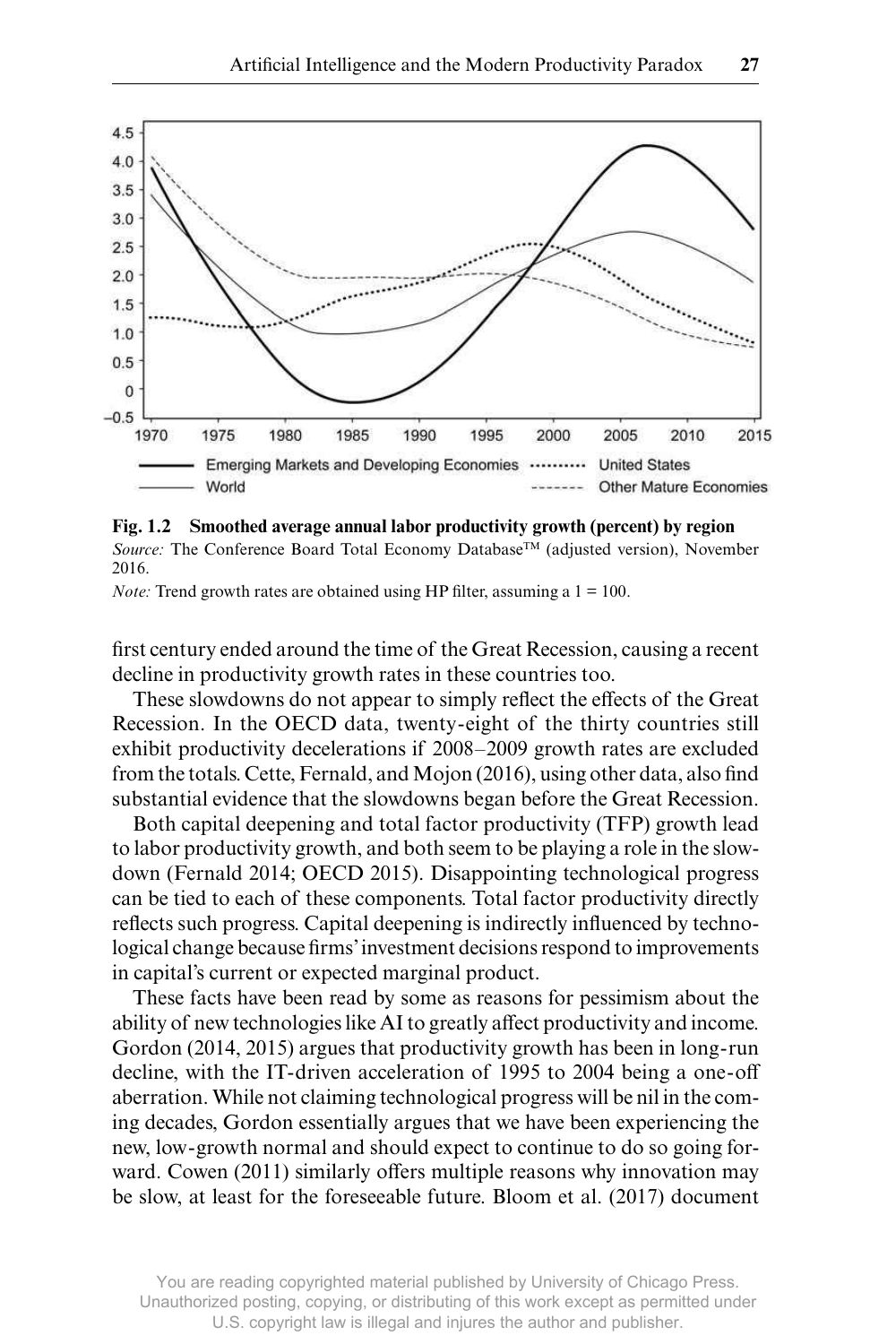that in many fields of technological progress research productivity has been falling, while Nordhaus (2015) finds that the hypothesis of an acceleration of technology- driven growth fails a variety of tests.

This pessimistic view of future technological progress has entered into long-range policy planning. The Congressional Budget Office, for instance, reduced its ten- year forecast for average US annual labor productivity growth from 1.8 percent in 2016 (CBO 2016) to 1.5 percent in 2017 (CBO 2017). Although perhaps modest on its surface, that drop implies US gross domestic product (GDP) will be considerably smaller ten years from now than it would in the more optimistic scenario—a difference equivalent to almost \$600 billion in 2017.

#### **1.3 Potential Explanations for the Paradox**

There are four principal candidate explanations for the current confluence of technological optimism and poor productivity performance: (a) false hopes, (b) mismeasurement, (c) concentrated distribution and rent dissipation, and (d) implementation and restructuring lags.<sup>7</sup>

## 1.3.1 False Hopes

The simplest possibility is that the optimism about the potential technologies is misplaced and unfounded. Perhaps these technologies won't be as transformative as many expect, and although they might have modest and noteworthy effects on specific sectors, their aggregate impact might be small. In this case, the paradox will be resolved in the future because realized productivity growth never escapes its current doldrums, which will force the optimists to mark their beliefs to market.

History and some current examples offer a quantum of credence to this possibility. Certainly one can point to many prior exciting technologies that did not live up to initially optimistic expectations. Nuclear power never became too cheap to meter, and fusion energy has been twenty years away for sixty years. Mars may still beckon, but it has been more than forty years since Eugene Cernan was the last person to walk on the moon. Flying cars never got off the ground,<sup>8</sup> and passenger jets no longer fly at supersonic speeds. Even AI, perhaps the most promising technology of our era, is well behind Marvin Minsky's 1967 prediction that "Within a generation the problem of creating 'artificial intelligence' will be substantially solved" (Minsky 1967, 2).

On the other hand, there remains a compelling case for optimism. As we outline below, it is not difficult to construct back-of-the-envelope scenarios

8. But coming soon? https://kittyhawk.aero/about/.

<sup>7.</sup> To some extent, these explanations parallel the explanations for the Solow paradox (Brynjolfsson 1993).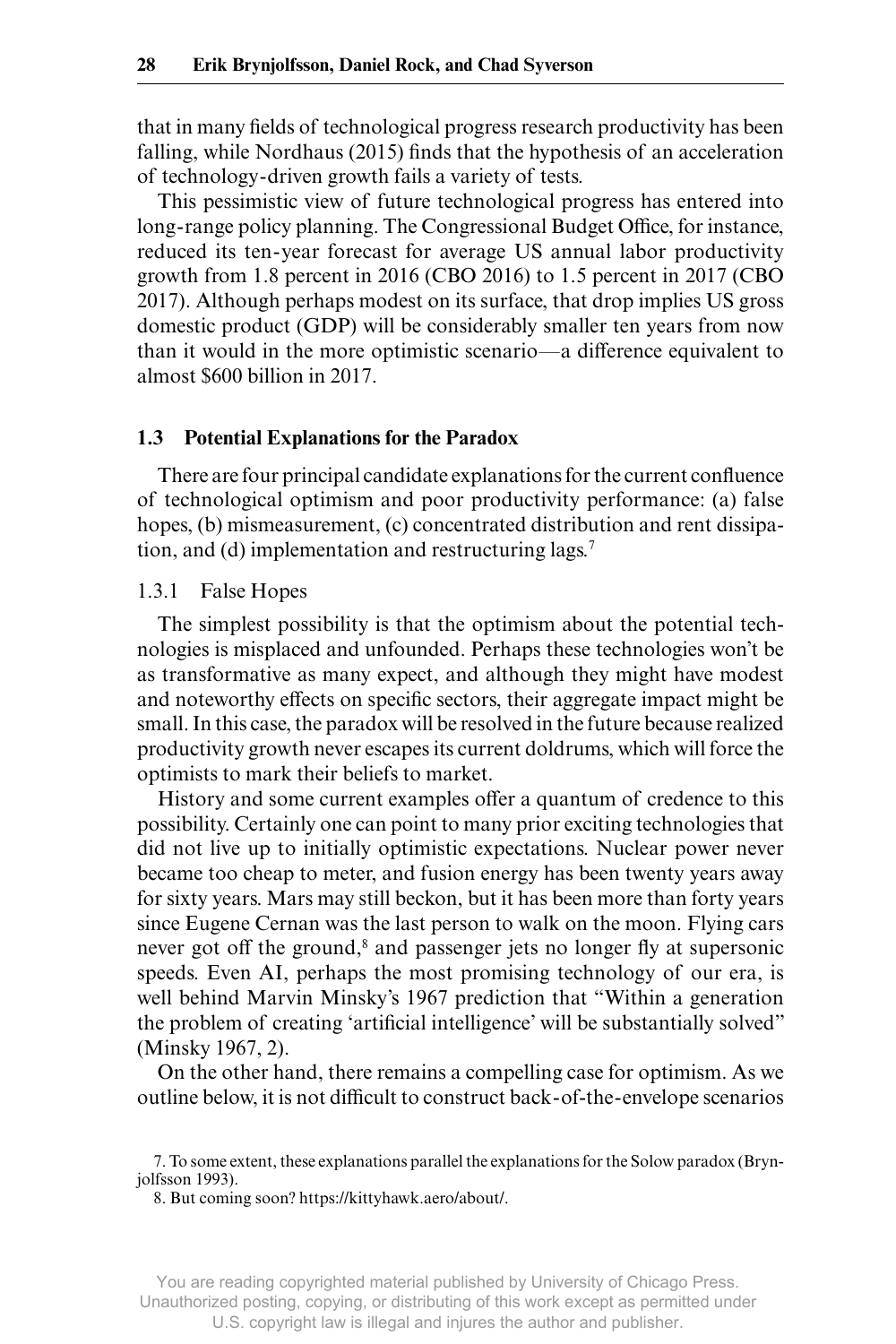in which even a modest number of currently existing technologies could combine to substantially raise productivity growth and societal welfare. Indeed, knowledgeable investors and researchers are betting their money and time on exactly such outcomes. Thus, while we recognize the potential for overoptimism—and the experience with early predictions for AI makes an especially relevant reminder for us to be somewhat circumspect in this chapter—we judge that it would be highly preliminary to dismiss optimism at this point.

#### 1.3.2 Mismeasurement

Another potential explanation for the paradox is mismeasurement of output and productivity. In this case, it is the pessimistic reading of the empirical past, not the optimism about the future, that is mistaken. Indeed, this explanation implies that the productivity benefits of the new wave of technologies are already being enjoyed, but have yet to be accurately measured. Under this explanation, the slowdown of the past decade is illusory. This "mismeasurement hypothesis" has been put forth in several works (e.g., Mokyr 2014; Alloway 2015; Feldstein 2015; Hatzius and Dawsey 2015; Smith 2015).

There is a prima facie case for the mismeasurement hypothesis. Many new technologies, like smartphones, online social networks, and downloadable media involve little monetary cost, yet consumers spend large amounts of time with these technologies. Thus, the technologies might deliver substantial utility even if they account for a small share of GDP due to their low relative price. Guvenen et al. (2017) also show how growing offshore profit shifting can be another source of mismeasurement.

However, a set of recent studies provide good reason to think that mismeasurement is not the entire, or even a substantial, explanation for the slowdown. Cardarelli and Lusinyan (2015), Byrne, Fernald, and Reinsdorf (2016), Nakamura and Soloveichik (2015), and Syverson (2017), each using different methodologies and data, present evidence that mismeasurement is not the primary explanation for the productivity slowdown. After all, while there is convincing evidence that many of the benefits of today's technologies are not reflected in GDP and therefore productivity statistics, the same was undoubtedly true in earlier eras as well.

## 1.3.3 Concentrated Distribution and Rent Dissipation

A third possibility is that the gains of the new technologies are already attainable, but that through a combination of concentrated distribution of those gains and dissipative efforts to attain or preserve them (assuming the technologies are at least partially rivalrous), their effect on average productivity growth is modest overall, and is virtually nil for the median worker. For instance, two of the most profitable uses of AI to date have been for targeting and pricing online ads, and for automated trading of financial instruments, both applications with many zero- sum aspects.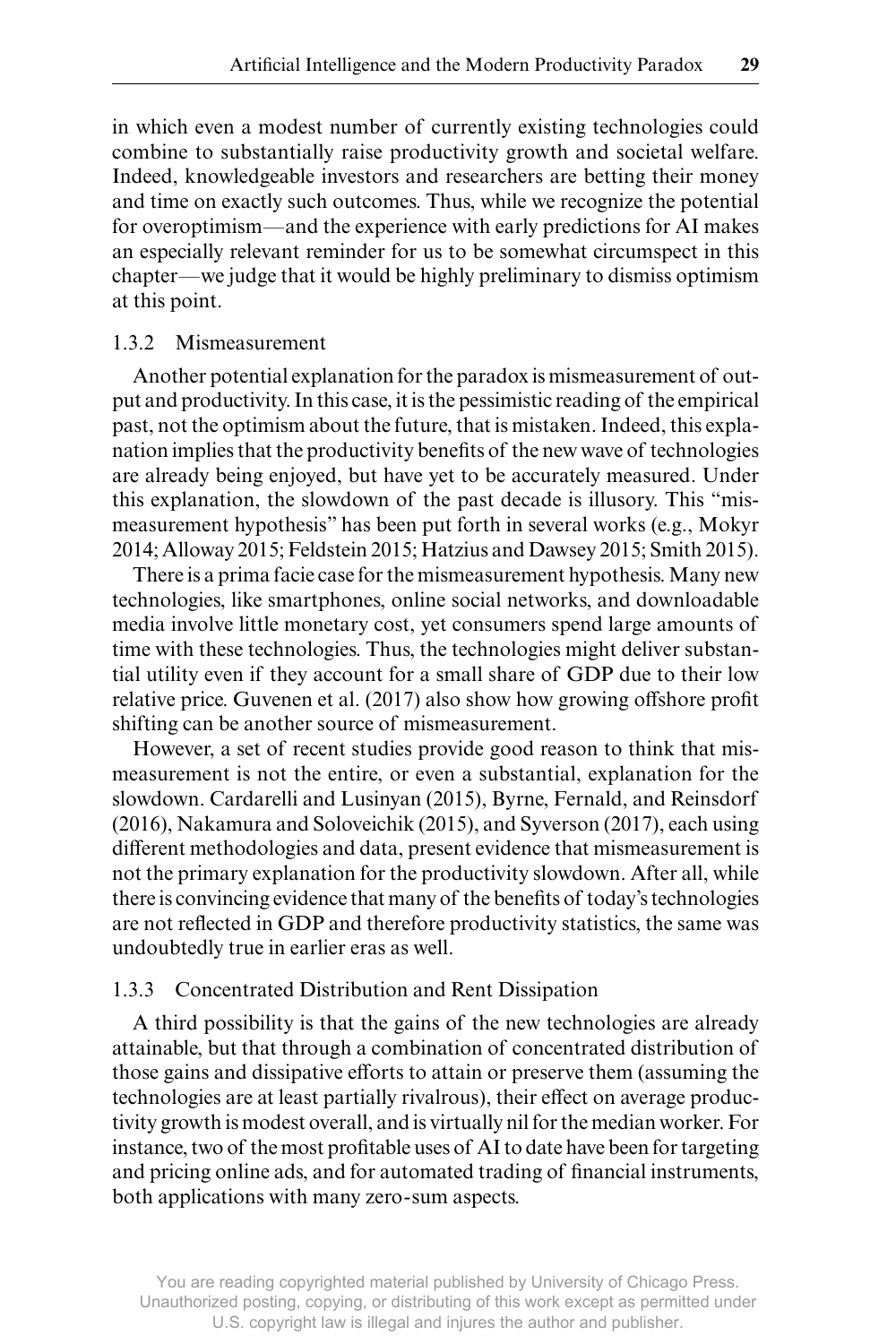One version of this story asserts that the benefits of the new technologies are being enjoyed by a relatively small fraction of the economy, but the technologies' narrowly scoped and rivalrous nature creates wasteful "gold rush"-type activities. Both those seeking to be one of the few beneficiaries, as well as those who have attained some gains and seek to block access to others, engage in these dissipative efforts, destroying many of the benefits of the new technologies.<sup>9</sup>

Recent research offers some indirect support for elements of this story. Productivity differences between frontier firms and average firms in the same industry have been increasing in recent years (Andrews, Criscuolo, and Gal 2016; Furman and Orszag 2015). Differences in profit margins between the top and bottom performers in most industries have also grown (McAfee and Brynjolfsson 2008). A smaller number of superstar firms are gaining market share (Autor et al. 2017; Brynjolfsson et al. 2008), while workers' earnings are increasingly tied to firm-level productivity differences (Song et al. 2015). There are concerns that industry concentration is leading to substantial aggregate welfare losses due to the distortions of market power (e.g., De Loecker and Eeckhout 2017; Gutiérrez and Philippon 2017). Furthermore, growing inequality can lead to stagnating median incomes and associated socioeconomic costs, even when total income continues to grow.

Although this evidence is important, it is not dispositive. The aggregate effects of industry concentration are still under debate, and the mere fact that a technology's gains are not evenly distributed is no guarantee that resources will be dissipated in trying to capture them—especially that there would be enough waste to erase noticeable aggregate benefits.

# 1.3.4 Implementation and Restructuring Lags

Each of the first three possibilities, especially the first two, relies on explaining away the discordance between high hopes and disappointing statistical realities. One of the two elements is presumed to be somehow "wrong." In the misplaced optimism scenario, the expectations for technology by technologists and investors are off base. In the mismeasurement explanation, the tools we use to gauge empirical reality are not up to the task of accurately doing so. And in the concentrated distribution stories, the private gains for the few may be very real, but they do not translate into broader gains for the many.

But there is a fourth explanation that allows both halves of the seeming paradox to be correct. It asserts that there really is good reason to be optimistic about the future productivity growth potential of new technologies, while at the same time recognizing that recent productivity growth has been low. The core of this story is that it takes a considerable time—often more than

<sup>9.</sup> Stiglitz (2014) offers a different mechanism where technological progress with concentrated benefits in the presence of restructuring costs can lead to increased inequality and even, in the short run, economic downturns.

You are reading copyrighted material published by University of Chicago Press. Unauthorized posting, copying, or distributing of this work except as permitted under U.S. copyright law is illegal and injures the author and publisher.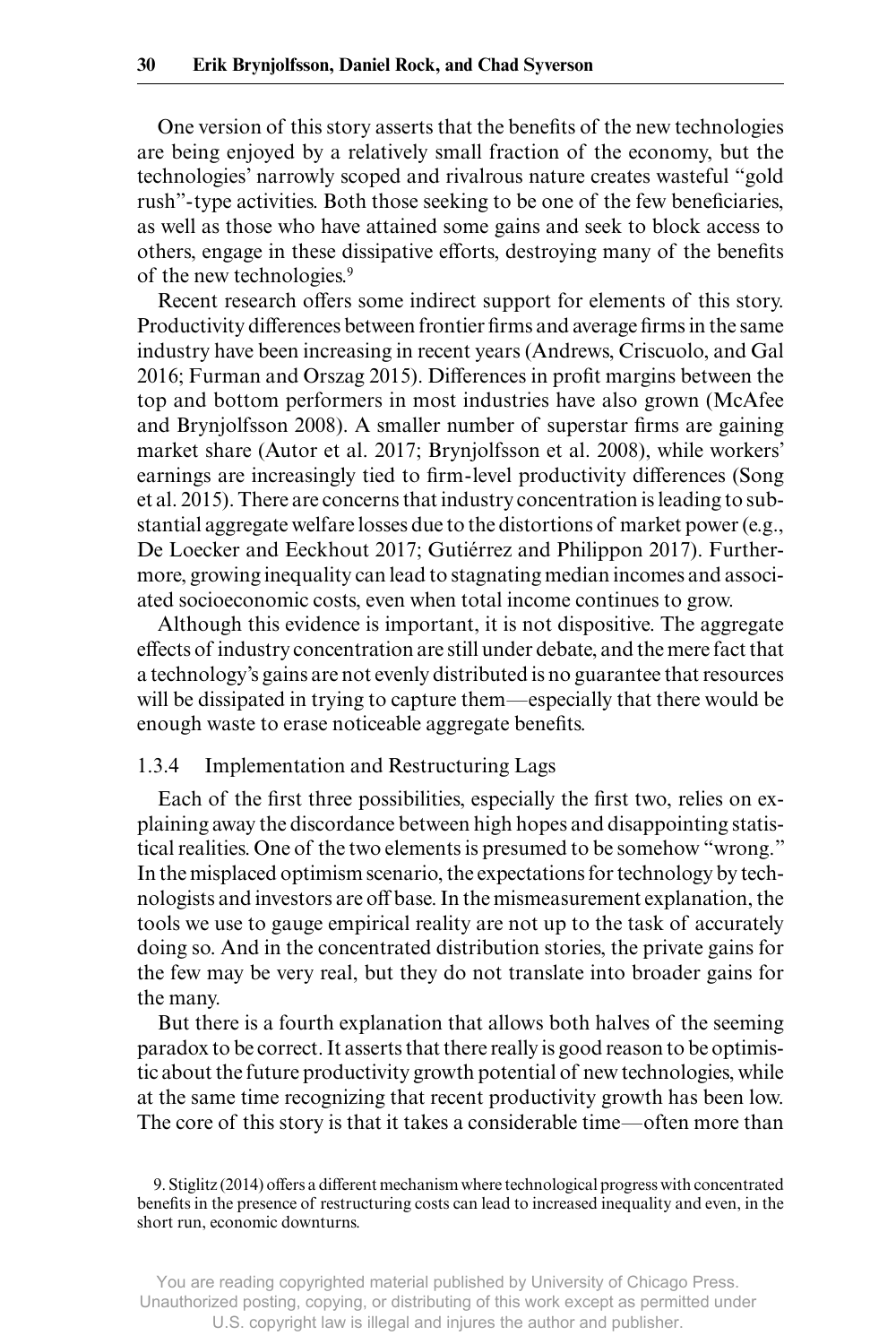is commonly appreciated—to be able to sufficiently harness new technologies. Ironically, this is especially true for those major new technologies that ultimately have an important effect on aggregate statistics and welfare. That is, those with such broad potential application that they qualify as general purpose technologies (GPTs). Indeed, the more profound and far- reaching the potential restructuring, the longer the time lag between the initial invention of the technology and its full impact on the economy and society.

This explanation implies there will be a period in which the technologies are developed enough that investors, commentators, researchers, and policymakers can imagine their potentially transformative effects, even though they have had no discernable effect on recent productivity growth. It isn't until a sufficient stock of the new technology is built and the necessary invention of complementary processes and assets occurs that the promise of the technology actually blossoms in aggregate economic data. Investors are forward looking and economic statistics are backward looking. In times of technological stability or steady change (constant velocity), the disjoint measurements will seem to track each other. But in periods of rapid change, the two measurements can become uncorrelated.

There are two main sources of the delay between recognition of a new technology's potential and its measurable effects. One is that it takes time to build the stock of the new technology to a size sufficient enough to have an aggregate effect. The other is that complementary investments are necessary to obtain the full benefit of the new technology, and it takes time to discover and develop these complements and to implement them. While the fundamental importance of the core invention and its potential for society might be clearly recognizable at the outset, the myriad necessary coinventions, obstacles, and adjustments needed along the way await discovery over time, and the required path may be lengthy and arduous. Never mistake a clear view for a short distance.

This explanation resolves the paradox by acknowledging that its two seemingly contradictory parts are not actually in conflict. Rather, both parts are in some sense natural manifestations of the same underlying phenomenon of building and implementing a new technology.

While each of the first three explanations for the paradox might have a role in describing its source, the explanations also face serious questions in their ability to describe key parts of the data. We find the fourth—the implementation and restructuring lags story—to be the most compelling in light of the evidence we discuss below. Thus it is the focus of our explorations in the remainder of this chapter.

# **1.4 The Argument in Favor of the Implementation and Restructuring Lags Explanation**

Implicit or explicit in the pessimistic view of the future is that the recent slowdown in productivity growth portends slower productivity growth in the future.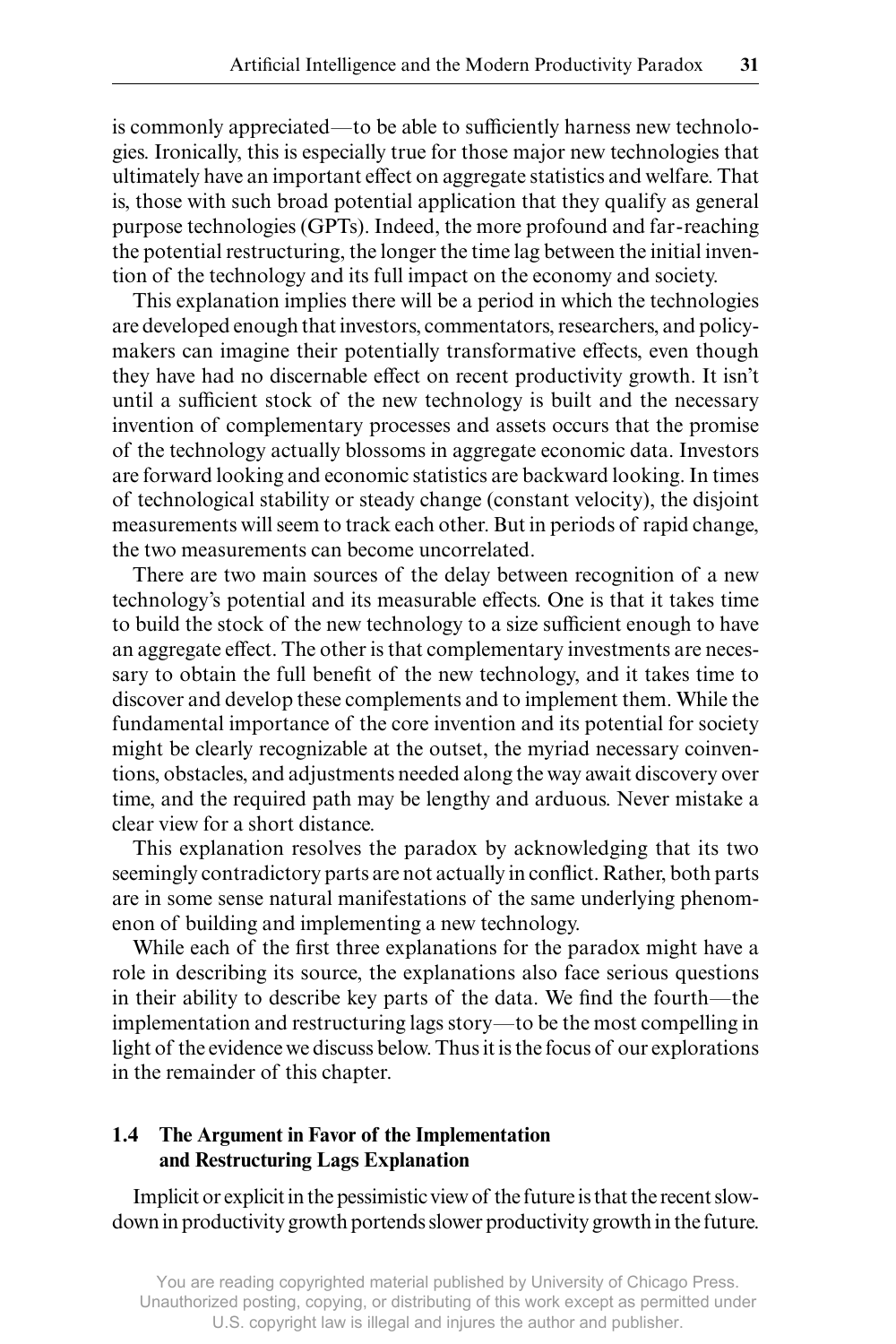We begin by establishing one of the most basic elements of the story: that slow productivity growth today does not rule out faster productivity growth in the future. In fact, the evidence is clear that it is barely predictive at all.

Total factor productivity growth is the component of overall output growth that cannot be explained by accounting for changes in observable labor and capital inputs. It has been called a "measure of our ignorance" (Abramovitz 1956). It is a residual, so an econometrician should not be surprised if it is not very predictable from past levels. Labor productivity is a similar measure, but instead of accounting for capital accumulation, simply divides total output by the labor hours used to produce that output.

Figures 1.3 and 1.4 plot, respectively, US productivity indices since 1948 and productivity growth by decade. The data include average labor productivity (LP), average total factor productivity (TFP), and Fernald's (2014) utilization-adjusted TFP (TFPua).<sup>10</sup>

Productivity has consistently grown in the postwar era, albeit at different rates at different times. Despite the consistent growth, however, past productivity growth rates have historically been poor predictors of future productivity growth. In other words, the productivity growth of the past decade tells us little about productivity growth for the coming decade. Looking only at productivity data, it would have been hard to predict the decrease in productivity growth in the early 1970s or foresee the beneficial impact of IT in the 1990s.

As it turns out, while there is some correlation in productivity growth rates over short intervals, the correlation between adjacent ten- year periods is not statistically significant. We present below the results from a regression of different measures of average productivity growth on the previous period's average productivity growth for ten- year intervals as well as scatterplots of productivity for each ten- year interval against the productivity in the subsequent period. The regressions in table 1.1 allow for autocorrelation in error terms across years (1 lag). Table 1.2 clusters the standard errors by decade. Similar results allowing for autocorrelation at longer time scales are presented in the appendix.

In all cases, the  $R<sup>2</sup>$  of these regressions is low, and the previous decade's productivity growth does not have statistically discernable predictive power over the next decade's growth. For labor productivity, the  $R^2$  is 0.009. Although the intercept in the regression is significantly different from zero (productivity growth is positive, on average), the coefficient on the previous period's growth is not statistically significant. The point estimate is economically small, too. Taking the estimate at face value, 1 percent higher annual labor productivity growth in the prior decade (around an unconditional mean of about 2 percent per year) corresponds to less than 0.1 percent

10. Available at http:// www .frbsf .org / economic - research / indicators - data / total - factor -productivity-tfp/.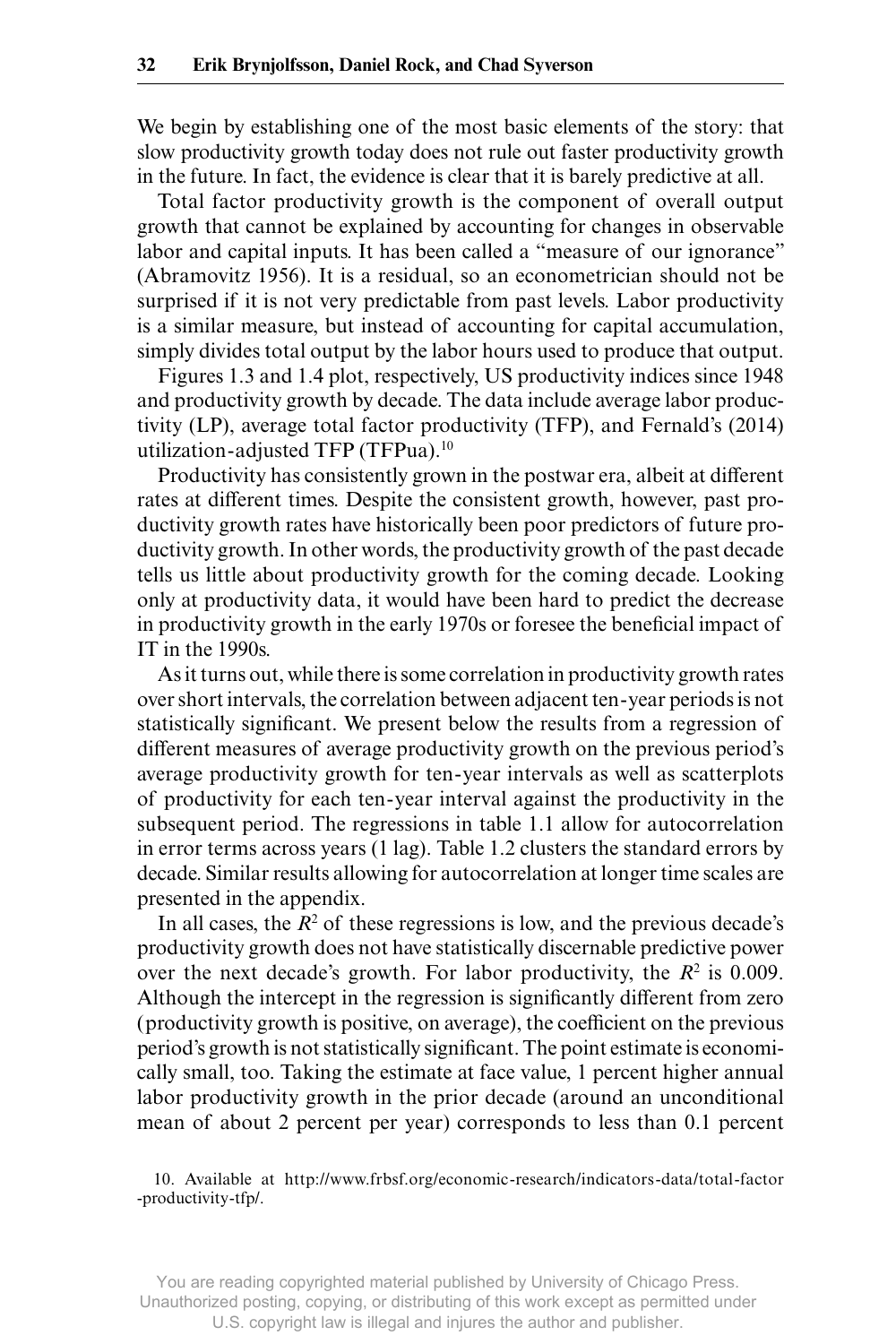

**Fig. 1.3 US TFP and labor productivity indices, 1948– 2016** *Note:* 1990 = 100.



**Fig. 1.4 US TFP and labor productivity growth (percent) by decade**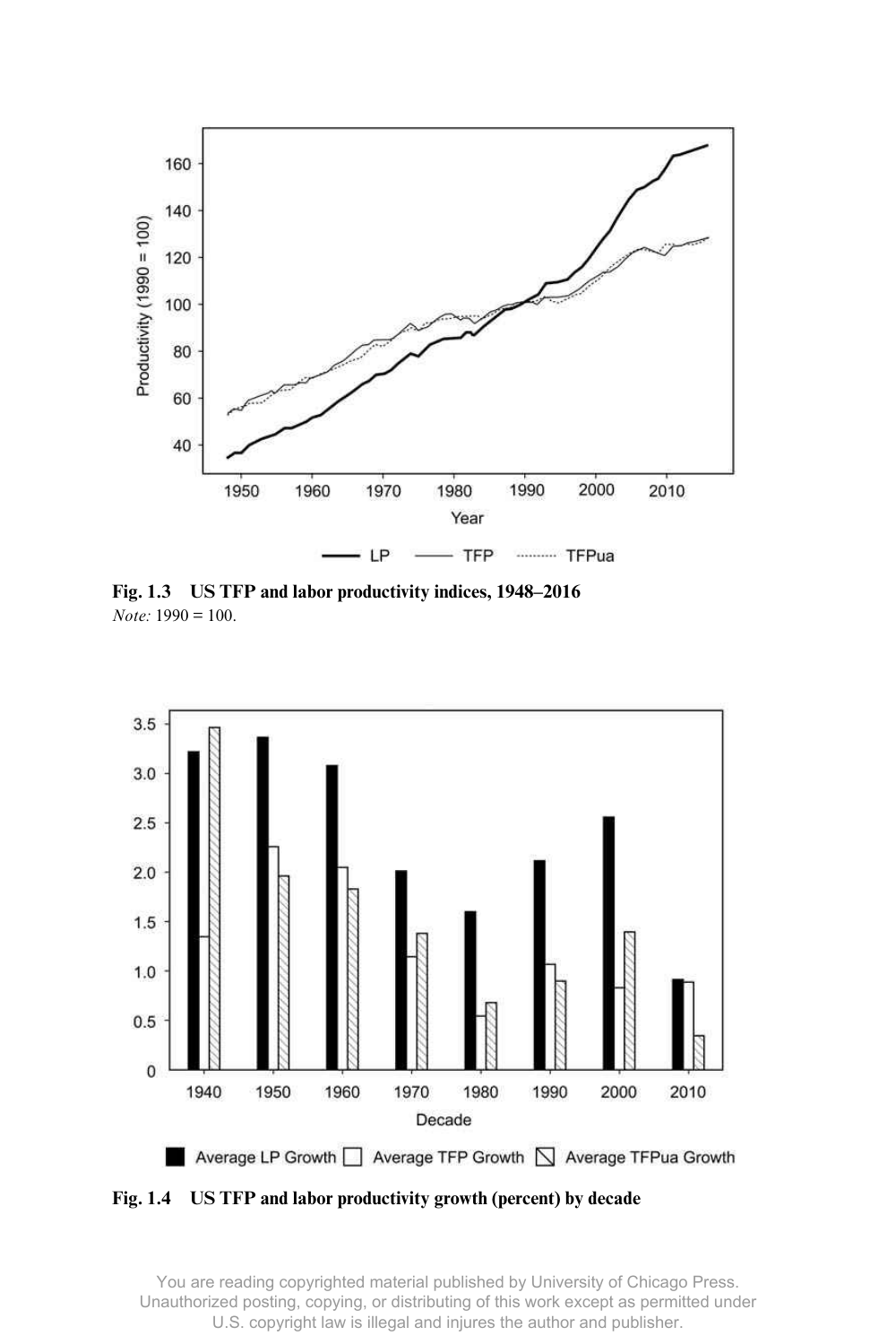| (1)<br>Labor<br>productivity<br>growth | (2)<br>Total factor<br>productivity<br>growth | (3)<br>Utilization-adjusted<br>productivity growth |
|----------------------------------------|-----------------------------------------------|----------------------------------------------------|
| 0.0857                                 |                                               |                                                    |
|                                        | 0.136<br>(0.158)                              |                                                    |
|                                        |                                               | 0.158                                              |
| $1.949***$<br>(0.398)                  | $0.911***$<br>(0.188)                         | (0.187)<br>$0.910***$<br>(0.259)                   |
| 50                                     | 50                                            | 50<br>0.030                                        |
|                                        | (0.177)<br>0.009                              | 0.023                                              |

*Note:* Standard errors in parentheses.

\*\*\*Significant at the 1 percent level.

\*\*Significant at the 5 percent level.

\*Significant at the 10 percent level.

## **Table 1.2 Regressions with standard errors clustered by decade**

**Table 1.1 Regressions with Newey- West standard errors**

| Ten-year average productivity growth<br>(SEs clustered by decade) | (1)<br>Labor<br>productivity<br>growth | (2)<br>Total factor<br>productivity<br>growth | (3)<br>Utilization-adjusted<br>productivity growth |
|-------------------------------------------------------------------|----------------------------------------|-----------------------------------------------|----------------------------------------------------|
| Previous ten-year average LP growth                               | 0.0857                                 |                                               |                                                    |
|                                                                   | (0.284)                                |                                               |                                                    |
| Previous ten-year average TFP growth                              |                                        | 0.136                                         |                                                    |
|                                                                   |                                        | (0.241)                                       |                                                    |
| Previous ten-year average TFPua<br>growth                         |                                        |                                               | 0.158                                              |
|                                                                   |                                        |                                               | (0.362)                                            |
| Constant                                                          | $1.949**$                              | $0.911**$                                     | 0.910                                              |
|                                                                   | (0.682)                                | (0.310)                                       | (0.524)                                            |
| <b>Observations</b>                                               | 50                                     | 50                                            | 50                                                 |
| R-squared                                                         | 0.009                                  | 0.023                                         | 0.030                                              |

*Note:* Robust standard errors in parentheses.

\*\*\*Significant at the 1 percent level.

\*\*Significant at the 5 percent level.

\*Significant at the 10 percent level.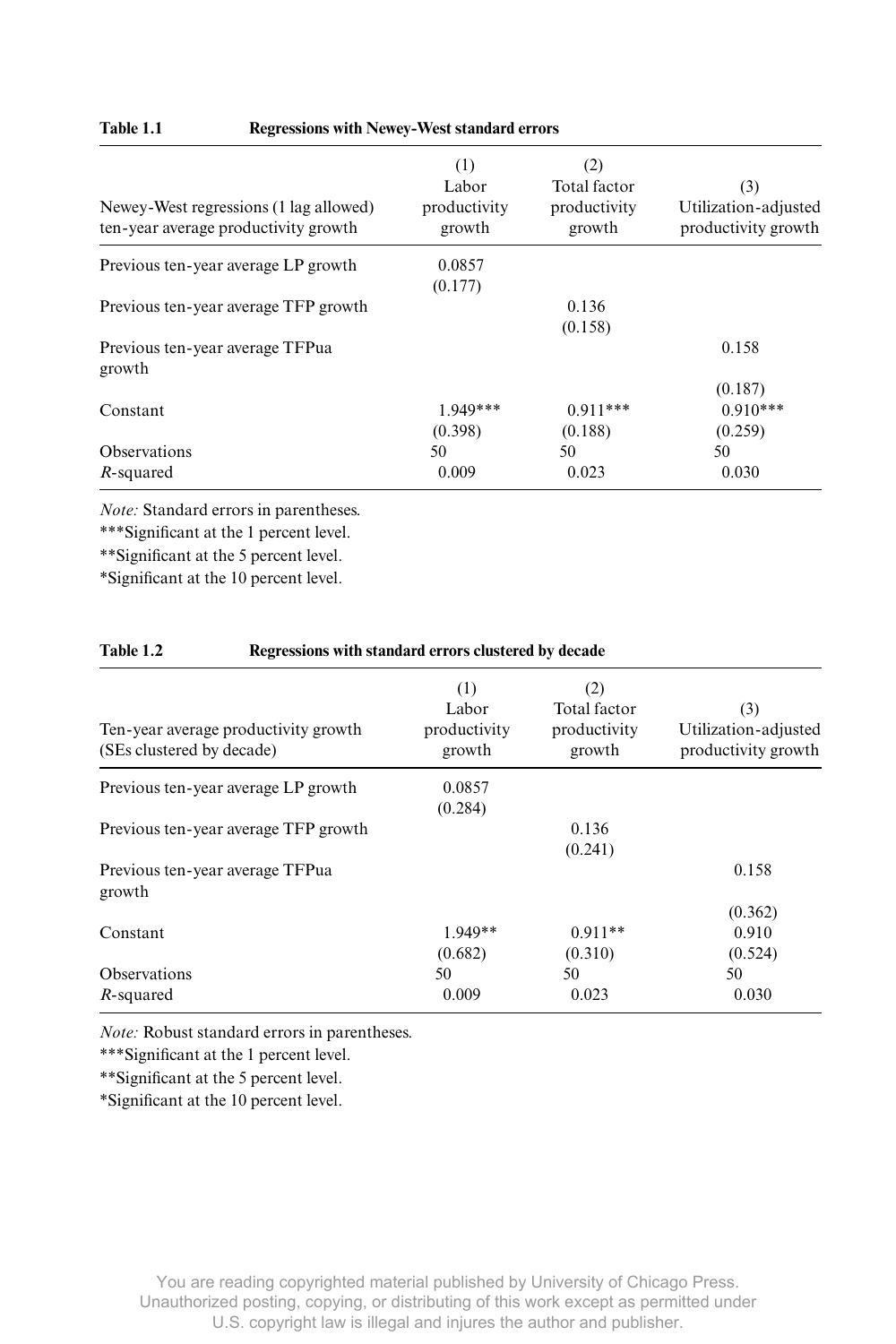

**Fig 1.5 Labor productivity growth scatterplot**



**Fig. 1.6 Total factor productivity growth scatterplot**

faster growth in the following decade. In the TFP growth regression, the  $R<sup>2</sup>$  is 0.023, and again the coefficient on the previous period's growth is insignificant. Similar patterns hold in the utilization-adjusted TFP regression  $(R<sup>2</sup>$  of 0.03). The lack of explanatory power of past productivity growth is also apparent in the scatterplots (see figures 1.5, 1.6, and 1.7).

 The old adage that "past performance is not predictive of future results" applies well to trying to predict productivity growth in the years to come,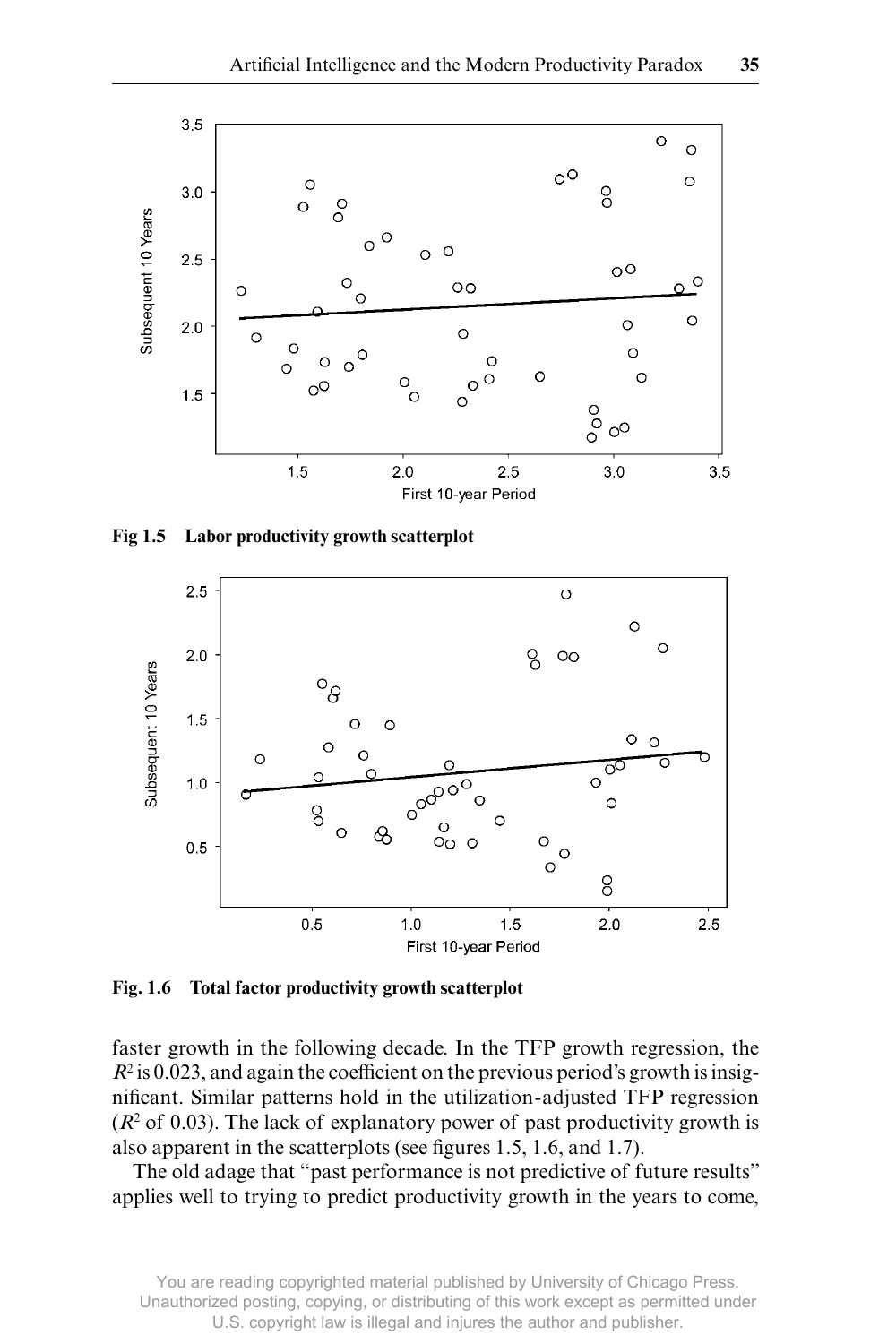

Fig. 1.7 Utilization-adjusted total factor productivity growth scatterplot

especially in periods of a decade or longer. Historical stagnation does not justify forward- looking pessimism.

#### **1.5 A Technology- Driven Case for Productivity Optimism**

Simply extrapolating recent productivity growth rates forward is not a good way to estimate the next decade's productivity growth. Does that imply we have no hope at all of predicting productivity growth? We don't think so.

Instead of relying only on past productivity statistics, we can consider the technological and innovation environment we expect to see in the near future. In particular, we need to study and understand the specific technologies that actually exist and make an assessment of their potential.

One does not have to dig too deeply into the pool of existing technologies or assume incredibly large benefits from any one of them to make a case that existing but still nascent technologies can potentially combine to create noticeable accelerations in aggregate productivity growth. We begin by looking at a few specific examples. We will then make the case that AI is a GPT, with broader implications.

First, let's consider the productivity potential of autonomous vehicles. According to the US Bureau of Labor Statistics (BLS), in 2016 there were 3.5 million people working in private industry as "motor vehicle operators" of one sort or another (this includes truck drivers, taxi drivers, bus drivers, and other similar occupations). Suppose autonomous vehicles were to reduce, over some period, the number of drivers necessary to do the current workload to 1.5 million. We do not think this is a far- fetched scenario given the potential of the technology. Total nonfarm private employment in mid-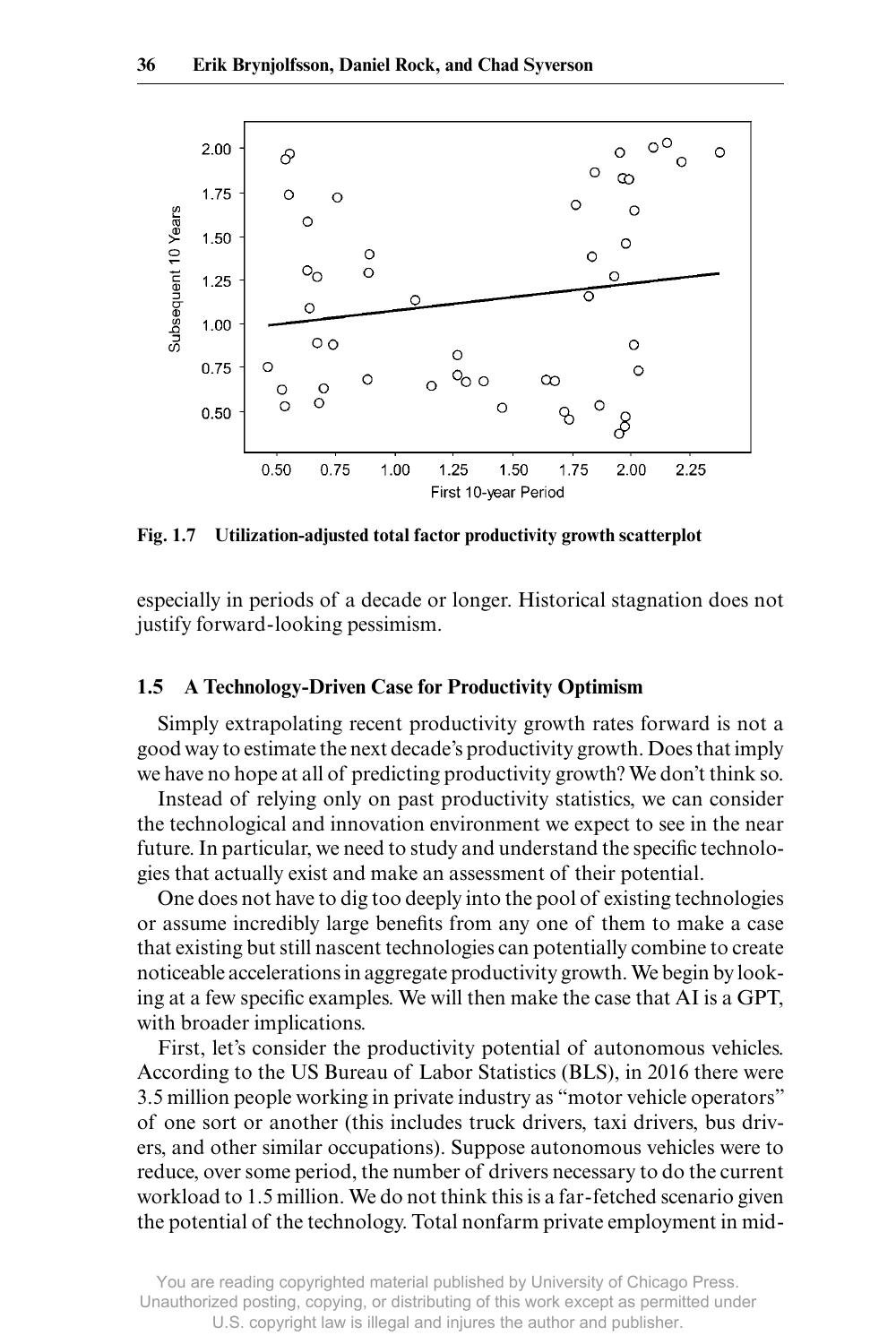2016 was 122 million. Therefore, autonomous vehicles would reduce the number of workers necessary to achieve the same output to 120 million. This would result in aggregate labor productivity (calculated using the standard BLS nonfarm private series) increasing by 1.7 percent (122/120 = 1.017). Supposing this transition occurred over ten years, this single technology would provide a direct boost of 0.17 percent to annual productivity growth over that decade.

This gain is significant, and it does not include many potential productivity gains from complementary changes that could accompany the diffusion of autonomous vehicles. For instance, self- driving cars are a natural complement to transportation-as-a-service rather than individual car ownership. The typical car is currently parked 95 percent of the time, making it readily available for its owner or primary user (Morris 2016). However, in locations with sufficient density, a self-driving car could be summoned on demand. This would make it possible for cars to provide useful transportation services for a larger fraction of the time, reducing capital costs per passenger- mile, even after accounting for increased wear and tear. Thus, in addition to the obvious improvements in labor productivity from replacing drivers, capital productivity would also be significantly improved. Of course, the speed of adoption is important for estimation of the impact of these technologies. Levy (2018) is more pessimistic, suggesting in the near term that long distance truck driver jobs will grow about 2 percent between 2014 and 2024. This is 3 percent less (about 55,000 jobs in that category) than they would have grown without autonomous vehicle technology and about 3 percent of total employment of long distance truck drivers. A second example is call centers. As of 2015, there were about 2.2 million people working in more than 6,800 call centers in the United States, and hundreds of thousands more work as home-based call center agents or in smaller sites.<sup>11</sup> Improved voicerecognition systems coupled with intelligence question- answering tools like IBM's Watson might plausibly be able to handle 60– 70 percent or more of the calls, especially since, in accordance with the Pareto principle, a large fraction of call volume is due to variants on a small number of basic queries. If AI reduced the number of workers by 60 percent, it would increase US labor productivity by 1 percent, perhaps again spread over ten years. Again, this would likely spur complementary innovations, from shopping recommendation and travel services to legal advice, consulting, and real- time personal coaching. Relatedly, citing advances in AI-assisted customer service, Levy (2018) projects zero growth in customer service representatives from 2014 to 2024 (a difference of 260,000 jobs from BLS projections).

Beyond labor savings, advances in AI have the potential to boost total factor productivity. In particular, energy efficiency and materials usage could be improved in many large- scale industrial plants. For instance, a

11. https://info.siteselectiongroup.com/blog/how-big-is-the-us-call-center-industry -compared - to-india- and - philippines.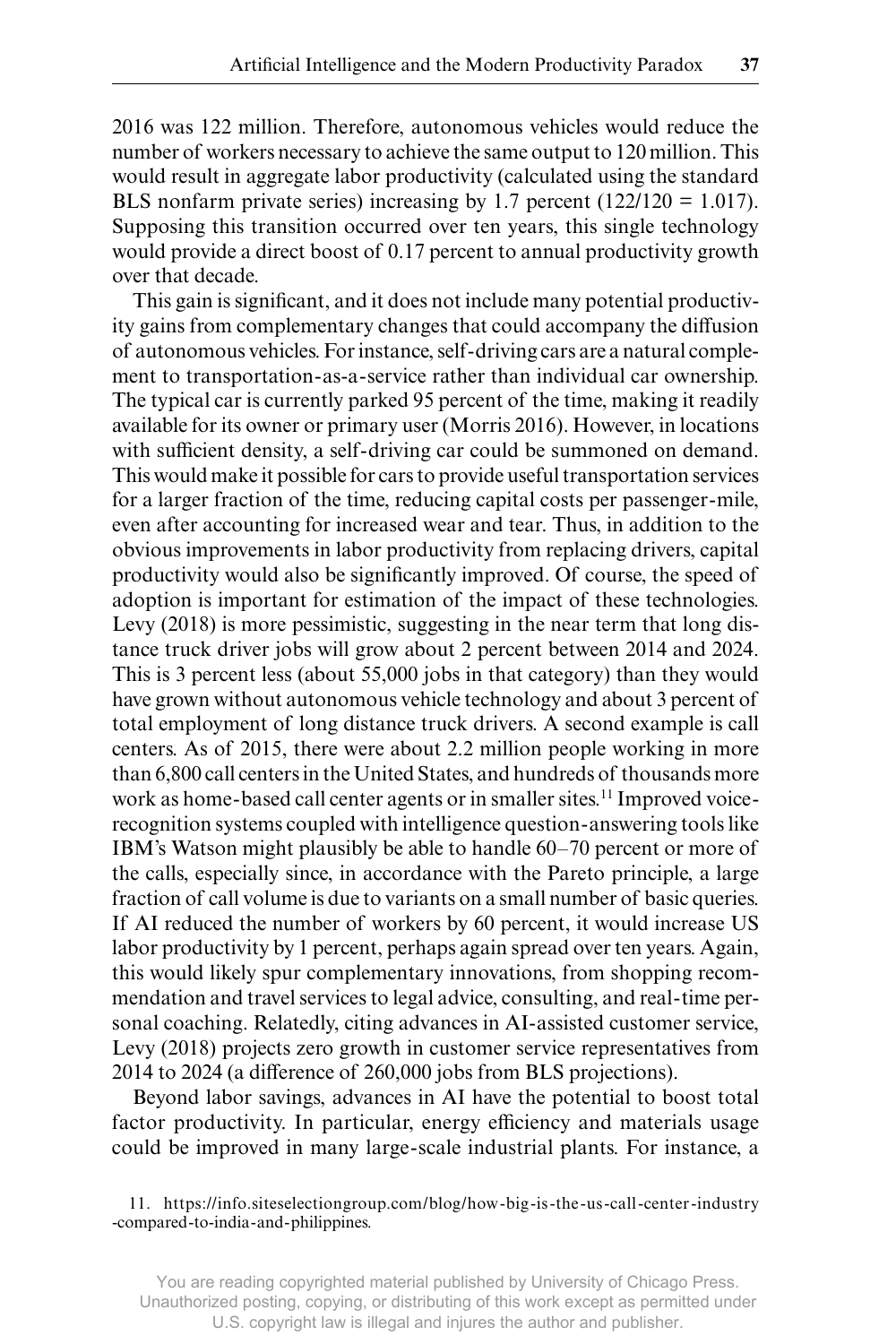team from Google DeepMind recently trained an ensemble of neural networks to optimize power consumption in a data center. By carefully tracking the data already collected from thousands of sensors tracking temperatures, electricity usage, and pump speeds, the system learned how to make adjustments in the operating parameters. As a result, the AI was able to reduce the amount of energy used for cooling by 40 percent compared to the levels achieved by human experts. The algorithm was a general- purpose framework designed to account complex dynamics, so it is easy to see how such a system could be applied to other data centers at Google, or indeed, around the world. Overall, data center electricity costs in the United States are about \$6 billion per year, including about \$2 billion just for cooling.<sup>12</sup>

What's more, similar applications of machine learning could be implemented in a variety of commercial and industrial activities. For instance, manufacturing accounts for about \$2.2 trillion of value added each year. Manufacturing companies like GE are already using AI to forecast product demand, future customer maintenance needs, and analyze performance data coming from sensors on their capital equipment. Recent work on training deep neural network models to perceive objects and achieve sensorimotor control have at the same time yielded robots that can perform a variety of hand- eye coordination tasks (e.g., unscrewing bottle caps and hanging coat hangers; Levine et al., [2016]). Liu et al. (2017) trained robots to perform a number of household chores, like sweeping and pouring almonds into a pan, using a technique called imitation learning.<sup>13</sup> In this approach, the robot learns to perform a task using a raw video demonstration of what it needs to do. These techniques will surely be important for automating manufacturing processes in the future. The results suggest that artificial intelligence may soon improve productivity in household production tasks as well, which in 2010 were worth as much as \$2.5 trillion in nonmarket value added (Bridgman et al. 2012).<sup>14</sup>

Although these examples are each suggestive of nontrivial productivity gains, they are only a fraction of the set of applications for AI and machine learning that have been identified so far. James Manyika et al. (2017) analyzed 2,000 tasks and estimated that about 45 percent of the activities that people are paid to perform in the US economy could be automated using existing levels of AI and other technologies. They stress that the pace of

12. According to personal communication, August 24, 2017, with Jon Koomey, Arman Shehabi, and Sarah Smith of Lawrence Berkeley Lab.

14. One factor that might temper the aggregate impact of AI- driven productivity gains is if product demand for the sectors with the largest productivity AI gains is sufficiently inelastic. In this case, these sectors' shares of total expenditure will shrink, shifting activity toward slower- growing sectors and muting aggregate productivity growth à la Baumol and Bowen (1966). It is unclear what the elasticities of demand are for the product classes most likely to be affected by AI.

<sup>13.</sup> Videos of these efforts available here: https://sites.google.com/site/imitationfrom observation/.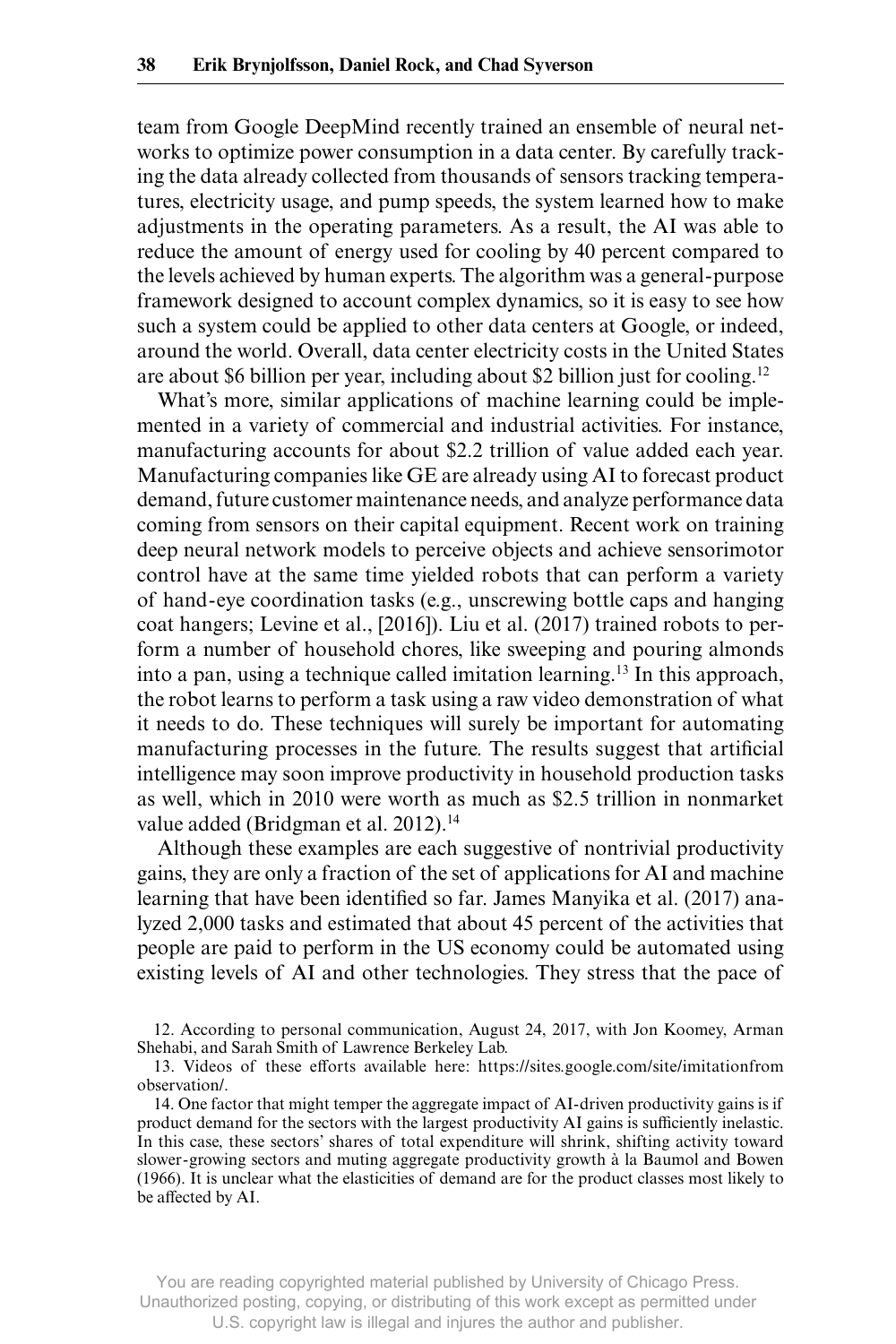automation will depend on factors other than technical feasibility, including the costs of automation, regulatory barriers, and social acceptance.

#### **1.6 Artificial Intelligence Is a General Purpose Technology**

As important as specific applications of AI may be, we argue that the more important economic effects of AI, machine learning, and associated new technologies stem from the fact that they embody the characteristics of general purpose technologies (GPTs). Bresnahan and Trajtenberg (1996) argue that a GPT should be pervasive, able to be improved upon over time, and be able to spawn complementary innovations.

The steam engine, electricity, the internal combustion engine, and computers are each examples of important general purpose technologies. Each of them increased productivity not only directly, but also by spurring important complementary innovations. For instance, the steam engine not only helped to pump water from coal mines, its most important initial application, but also spurred the invention of more effective factory machinery and new forms of transportation like steamships and railroads. In turn, these coinventions helped give rise to innovations in supply chains and mass marketing, to new organizations with hundreds of thousands of employees, and even to seemingly unrelated innovations like standard time, which was needed to manage railroad schedules.

Artificial intelligence, and in particular machine learning, certainly has the potential to be pervasive, to be improved upon over time, and to spawn complementary innovations, making it a candidate for an important GPT.

As noted by Agrawal, Gans, and Goldfarb (2017), the current generation of machine- learning systems is particularly suited for augmenting or automating tasks that involve at least some prediction aspect, broadly defined. These cover a wide range of tasks, occupations, and industries, from driving a car (predicting the correct direction to turn the steering wheel) and diagnosing a disease (predicting its cause) to recommending a product (predicting what the customer will like) and writing a song (predicting which note sequence will be most popular). The core capabilities of perception and cognition addressed by current systems are pervasive, if not indispensable, for many tasks done by humans.

Machine- learning systems are also designed to improve over time. Indeed, what sets them apart from earlier technologies is that they are designed to improve *themselves* over time. Instead of requiring an inventor or developer to codify, or code, each step of a process to be automated, a machinelearning algorithm can discover on its own a function that connects a set of inputs  $X$  to a set of outputs  $Y$  as long as it is given a sufficiently large set of labeled examples mapping some of the inputs to outputs (Brynjolfsson and Mitchell 2017). The improvements reflect not only the discovery of new algorithms and techniques, particularly for deep neural networks, but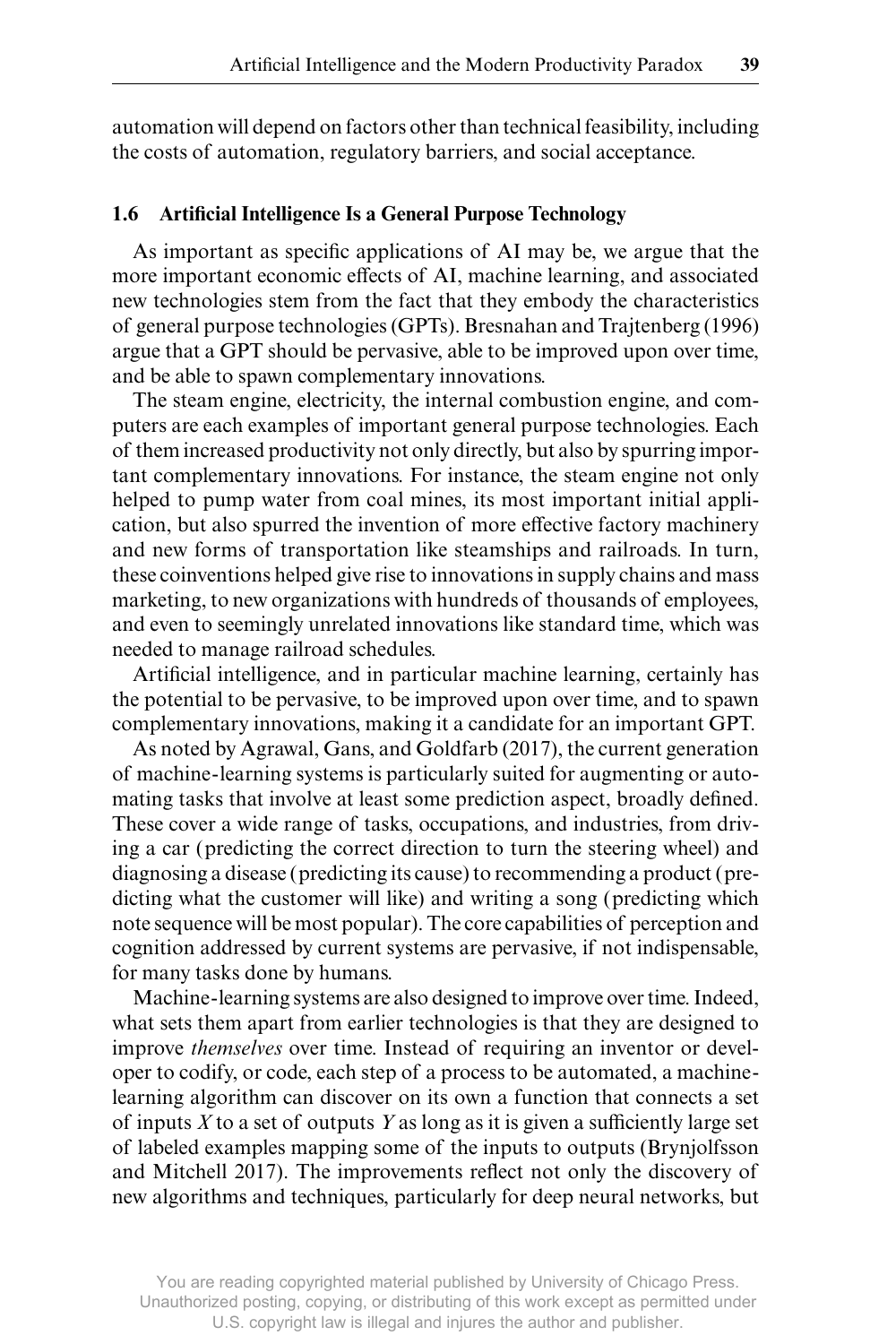also their complementarities with vastly more powerful computer hardware and the availability of much larger digital data sets that can be used to train the systems (Brynjolfsson and McAfee 2017). More and more digital data is collected as a byproduct of digitizing operations, customer interactions, communications, and other aspects of our lives, providing fodder for more and better machine-learning applications.<sup>15</sup>

Most important, machine- learning systems can spur a variety of complementary innovations. For instance, machine learning has transformed the abilities of machines to perform a number of basic types of perception that enable a broader set of applications. Consider machine vision—the ability to see and recognize objects, to label them in photos, and to interpret video streams. As error rates in identifying pedestrians improve from one per 30 frames to about one per 30 million frames, self- driving cars become increasingly feasible (Brynjolfsson and McAfee 2017).

Improved machine vision also makes practical a variety of factory automation tasks and medical diagnoses. Gill Pratt has made an analogy to the development of vision in animals 500 million years ago, which helped ignite the Cambrian explosion and a burst of new species on earth (Pratt 2015). He also noted that machines have a new capability that no biological species has: the ability to share knowledge and skills almost instantaneously with others. Specifically, the rise of cloud computing has made it significantly easier to scale up new ideas at much lower cost than before. This is an especially important development for advancing the economic impact of machine learning because it enables cloud robotics: the sharing of knowledge among robots. Once a new skill is learned by a machine in one location, it can be replicated to other machines via digital networks. Data as well as skills can be shared, increasing the amount of data that any given machine learner can use.

This in turn increases the rate of improvement. For instance, self- driving cars that encounter an unusual situation can upload that information with a shared platform where enough examples can be aggregated to infer a pattern. Only one self- driving vehicle needs to experience an anomaly for many vehicles to learn from it. Waymo, a subsidiary of Google, has cars driving 25,000 "real" autonomous and about 19 million simulated miles each week.<sup>16</sup> All of the Waymo cars learn from the joint experience of the others. Similarly, a robot struggling with a task can benefit from sharing data and learnings with other robots that use a compatible knowledge- representation framework.<sup>17</sup>

When one thinks of AI as a GPT, the implications for output and welfare gains are much larger than in our earlier analysis. For example, selfdriving cars could substantially transform many nontransport industries.

<sup>15.</sup> For example, through enterprise resource planning systems in factories, internet commerce, mobile phones, and the "Internet of Things."

<sup>16.</sup> http://ben-evans.com/benedictevans/2017/8/20/winner-takes-all.

<sup>17.</sup> Rethink Robotics is developing exactly such a platform.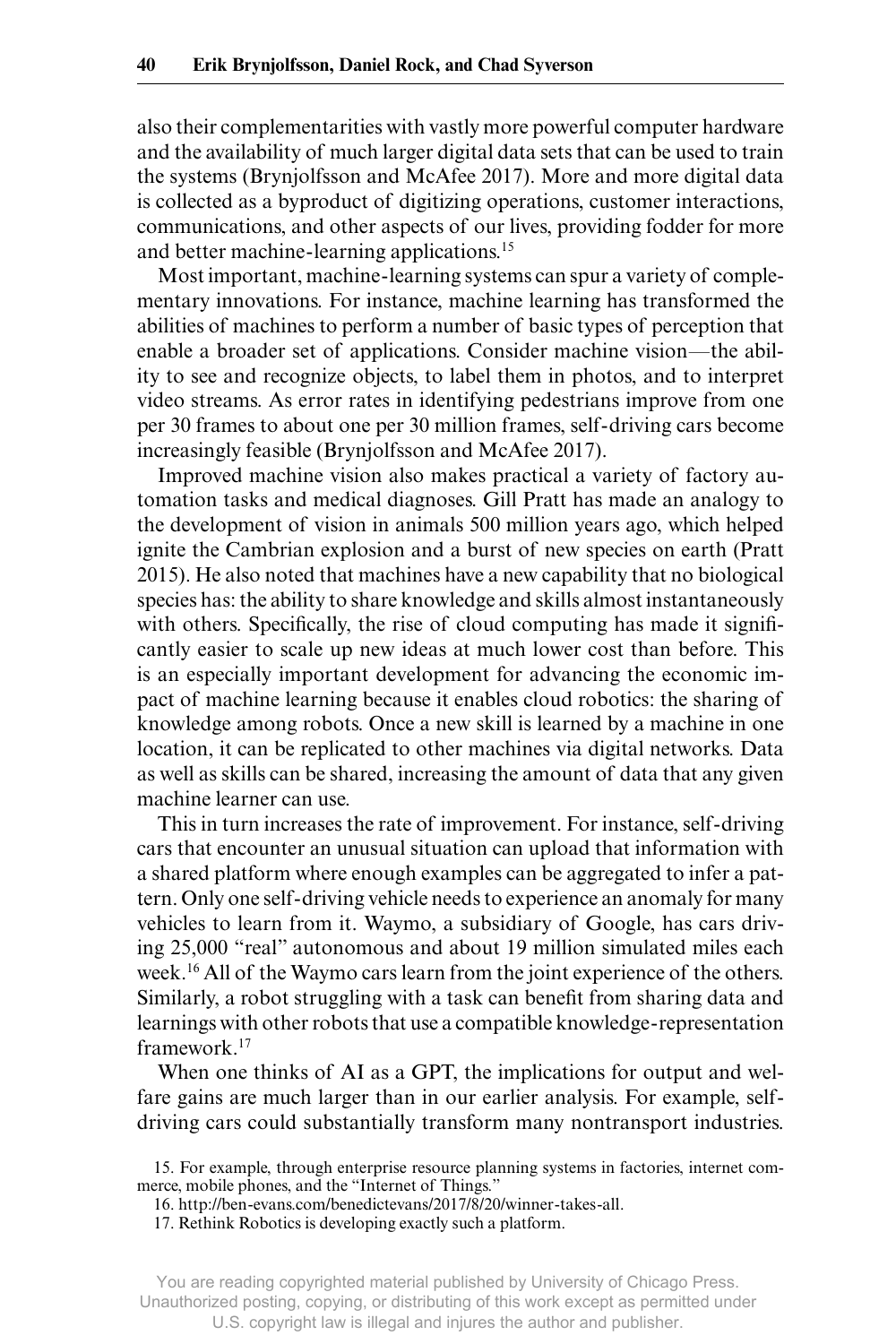Retail could shift much further toward home delivery on demand, creating consumer welfare gains and further freeing up valuable high- density land now used for parking. Traffic and safety could be optimized, and insurance risks could fall. With over 30,000 deaths due to automobile crashes in the United States each year, and nearly a million worldwide, there is an opportunity to save many lives.<sup>18</sup>

# **1.7 Why Future Technological Progress Is Consistent with Low Current Productivity Growth**

Having made a case for technological optimism, we now turn to explaining why it is not inconsistent with—and in fact may even be naturally related to—low current productivity growth.

Like other GPTs, AI has the potential to be an important driver of productivity. However, as Jovanovic and Rousseau (2005) point out (with additional reference to David's [1991] historical example), "a GPT does not deliver productivity gains immediately upon arrival" (1184). The technology can be present and developed enough to allow some notion of its transformative effects even though it is not affecting current productivity levels in any noticeable way. This is precisely the state that we argue the economy may be in now.

We discussed earlier that a GPT can at one moment both be present and yet not affect current productivity growth if there is a need to build a sufficiently large stock of the new capital, or if complementary types of capital, both tangible and intangible, need to be identified, produced, and put in place to fully harness the GPT's productivity benefits.

The time necessary to build a sufficient capital stock can be extensive. For example, it was not until the late 1980s, more than twenty-five years after the invention of the integrated circuit, that the computer capital stock reached its long-run plateau at about 5 percent (at historical cost) of total nonresidential equipment capital. It was at only half that level ten years prior. Thus, when Solow pointed out his now eponymous paradox, the computers were *finally just then* getting to the point where they really could be seen everywhere.

David (1991) notes a similar phenomenon in the diffusion of electrification. At least half of US manufacturing establishments remained unelectrified until 1919, about thirty years after the shift to polyphase alternating current began. Initially, adoption was driven by simple cost savings in pro-

18. These latter two consequences of autonomous vehicles, while certainly reflecting welfare improvements, would need to be capitalized in prices of goods or services to be measured in standard GDP and productivity measures. We will discuss AI- related measurement issues in greater depth later. Of course, it is worth remembering that autonomous vehicles also hold the potential to create new economic costs if, say, the congestion from lower marginal costs of operating a vehicle is not counteracted by sufficiently large improvements in traffic management technology or certain infrastructure investments.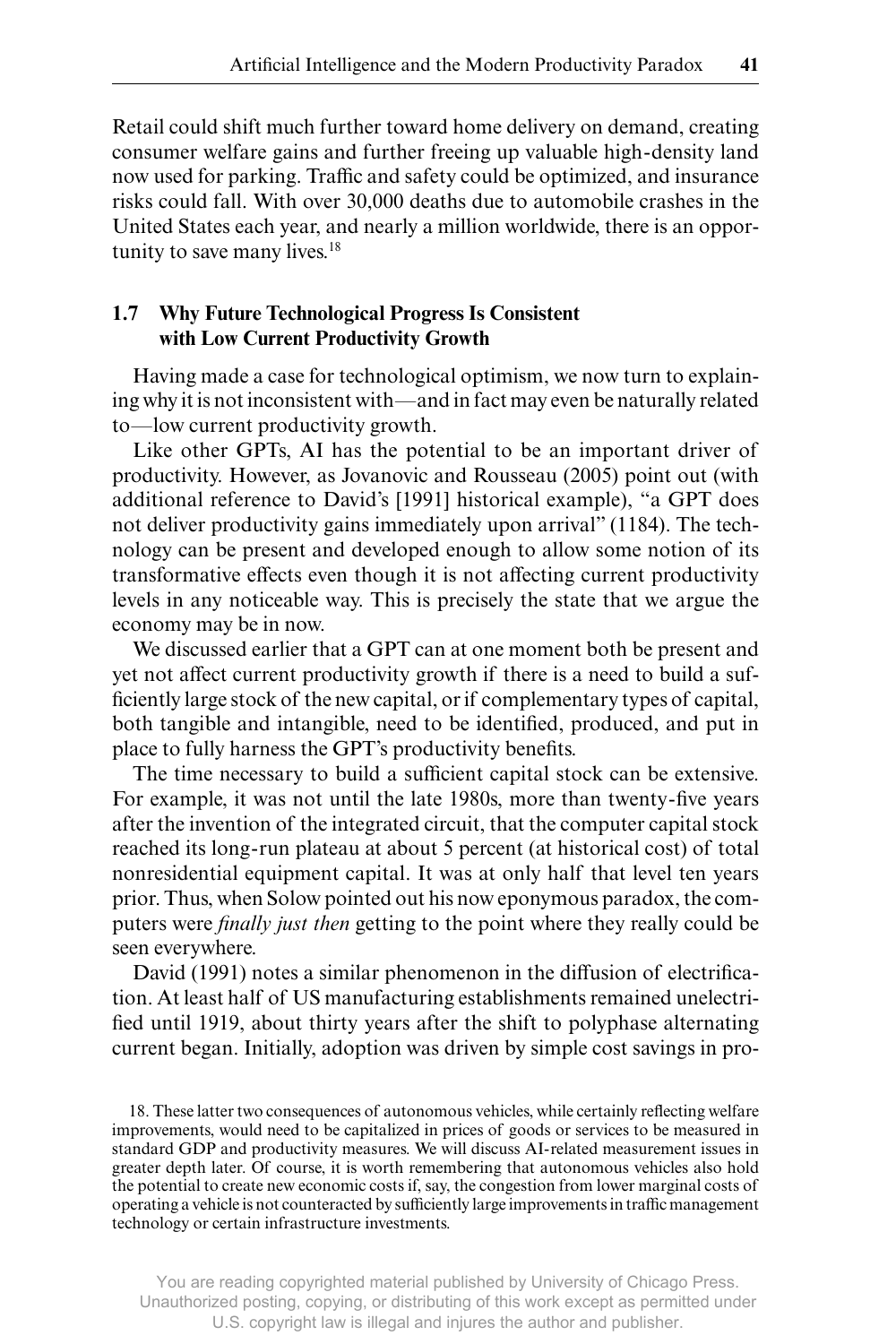viding motive power. The biggest benefits came later, when complementary innovations were made. Managers began to fundamentally reorganize work by replacing factories' centralized power source and giving every individual machine its own electric motor. This enabled much more flexibility in the location of equipment and made possible effective assembly lines of materials flow.

This approach to organizing factories is obvious in retrospect, yet it took as many as thirty years for it to become widely adopted. Why? As noted by Henderson (1993, 2006), it is exactly *because* incumbents are designed around the current ways of doing things and so proficient at them that they are blind to or unable to absorb the new approaches and get trapped in the status quo—they suffer the "curse of knowledge."<sup>19</sup>

The factory electrification example demonstrates the other contributor to the time gap between a technology's emergence and its measured productivity effects: the need for installation (and often invention) of complementary capital. This includes both tangible and intangible investments. The timeline necessary to invent, acquire, and install these complements is typically more extensive than the time- to-build considerations just discussed. Consider the measured lag between large investments in IT and productivity benefits within firms. Brynjolfsson and Hitt (2003) found that while small productivity benefits were associated with firms' IT investments when oneyear differences were considered, the benefits grew substantially as longer differences were examined, peaking after about seven years. They attributed this pattern to the need for complementary changes in business processes. For instance, when implementing large enterprise-planning systems, firms almost always spend several times more money on business process redesign and training than on the direct costs of hardware and software. Hiring and other human- resources practices often need considerable adjustment to match the firm's human capital to the new structure of production. In fact, Bresnahan, Brynjolfsson, and Hitt (2002) find evidence of three-way complementarities between IT, human capital, and organizational changes in the investment decisions and productivity levels. Furthermore, Brynjolfsson, Hitt, and Yang (2002) show each dollar of IT capital stock is correlated with about \$10 of market value. They interpret this as evidence of substantial IT-related intangible assets and show that firms that combine IT investments with a specific set of organizational practices are not just more productive, they also have disproportionately higher market values than firms that invest in only one or the other. This pattern in the data is consistent with a long stream of research on the importance of organizational and even

19. Atkeson and Kehoe (2007) note manufacturers' reluctance to abandon their large knowledge stock at the beginning of the transition to electric power to adopt what was, initially, only a marginally superior technology. David and Wright (2006) are more specific, focusing on "the need for organizational and above all for *conceptual* changes in the ways tasks and products are defined and structured" (147, emphasis in original).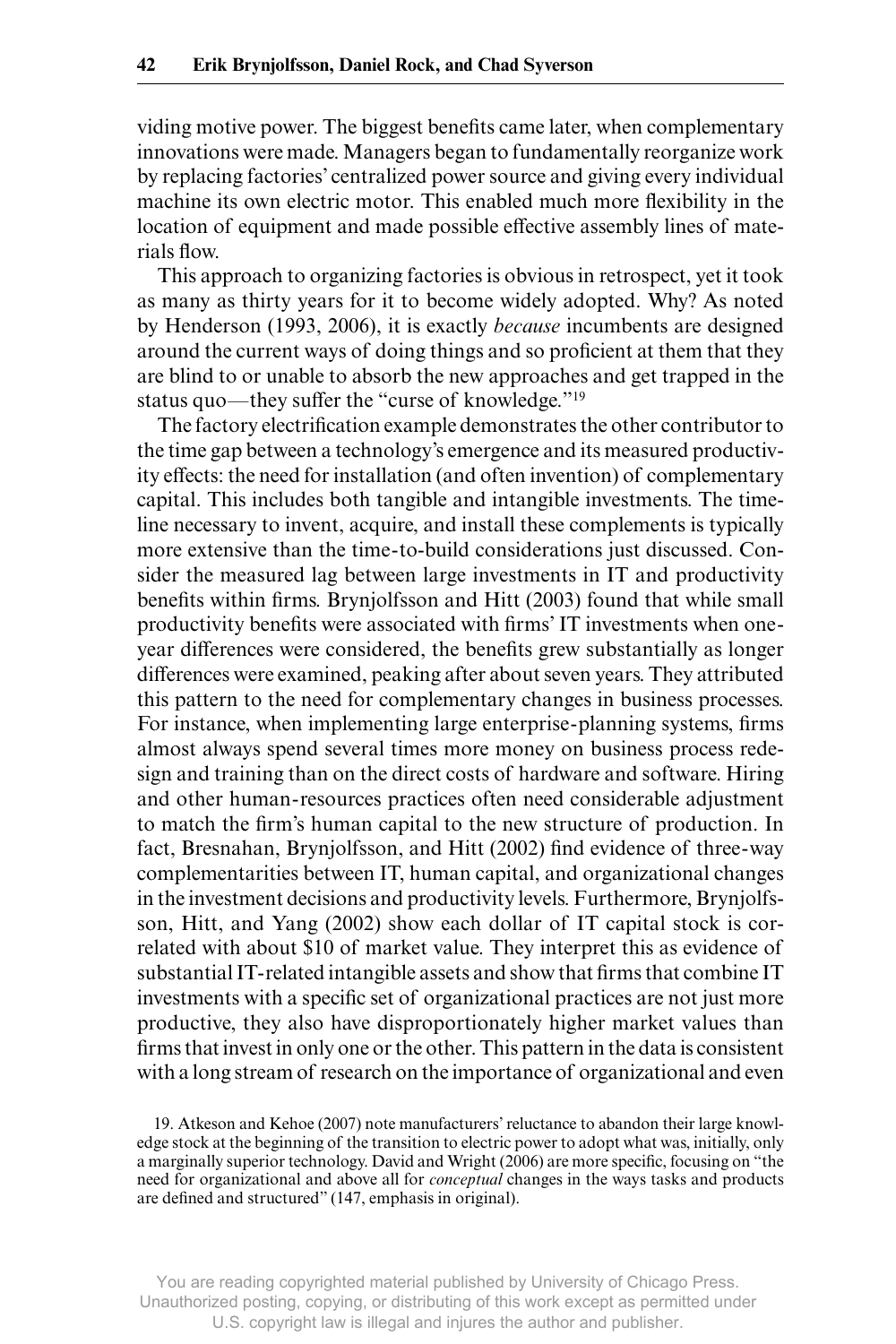cultural change when making IT investments and technology investments more generally (e.g., Aral, Brynjolfsson, and Wu 2012; Brynjolfsson and Hitt 2000; Orlikowski 1996; Henderson 2006).

But such changes take substantial time and resources, contributing to organizational inertia. Firms are complex systems that require an extensive web of complementary assets to allow the GPT to fully transform the system. Firms that are attempting transformation often must reevaluate and reconfigure not only their internal processes but often their supply and distribution chains as well. These changes can take time, but managers and entrepreneurs will direct invention in ways that economize on the most expensive inputs (Acemoglu and Restrepo 2017). According to LeChatelier's principle (Milgrom and Roberts 1996), elasticities will therefore tend to be greater in the long run than in the short run as quasi-fixed factors adjust.

There is no assurance that the adjustments will be successful. Indeed, there is evidence that the modal transformation of GPT- level magnitude fails. Alon et al. (2017) find that cohorts of firms over five years old contribute little to aggregate productivity growth on net—that is, among established firms, productivity improvements in one firm are offset by productivity declines in other firms. It is hard to teach the proverbial old dog new tricks. Moreover, the old dogs (companies) often have internal incentives to not learn them (Arrow 1962; Holmes, Levine, and Schmitz 2012). In some ways, technology advances in industry one company death at a time.

Transforming industries and sectors requires still more adjustment and reconfiguration. Retail offers a vivid example. Despite being one of the biggest innovations to come out of the 1990s dot- com boom, the largest change in retail in the two decades that followed was not e-commerce, but instead the expansion of warehouse stores and supercenters (Hortaçsu and Syverson 2015). Only very recently did e-commerce become a force for general retailers to reckon with. Why did it take so long? Brynjolfsson and Smith (2000) document the difficulties incumbent retailers had in adapting their business processes to take full advantage of the internet and electronic commerce. Many complementary investments were required. The sector as a whole required the build out of an entire distribution infrastructure. Customers had to be "retrained." None of this could happen quickly. The potential of e-commerce to revolutionize retailing was widely recognized, and even hyped in the late 1990s, but its actual share of retail commerce was miniscule, 0.2 percent of all retail sales in 1999. Only after two decades of widely predicted yet time-consuming change in the industry, is e-commerce starting to approach 10 percent of total retail sales and companies like Amazon are having a first-order effect on more traditional retailers' sales and stock market valuations.

The case of self- driving cars discussed earlier provides a more prospective example of how productivity might lag technology. Consider what happens to the current pools of vehicle production and vehicle operation workers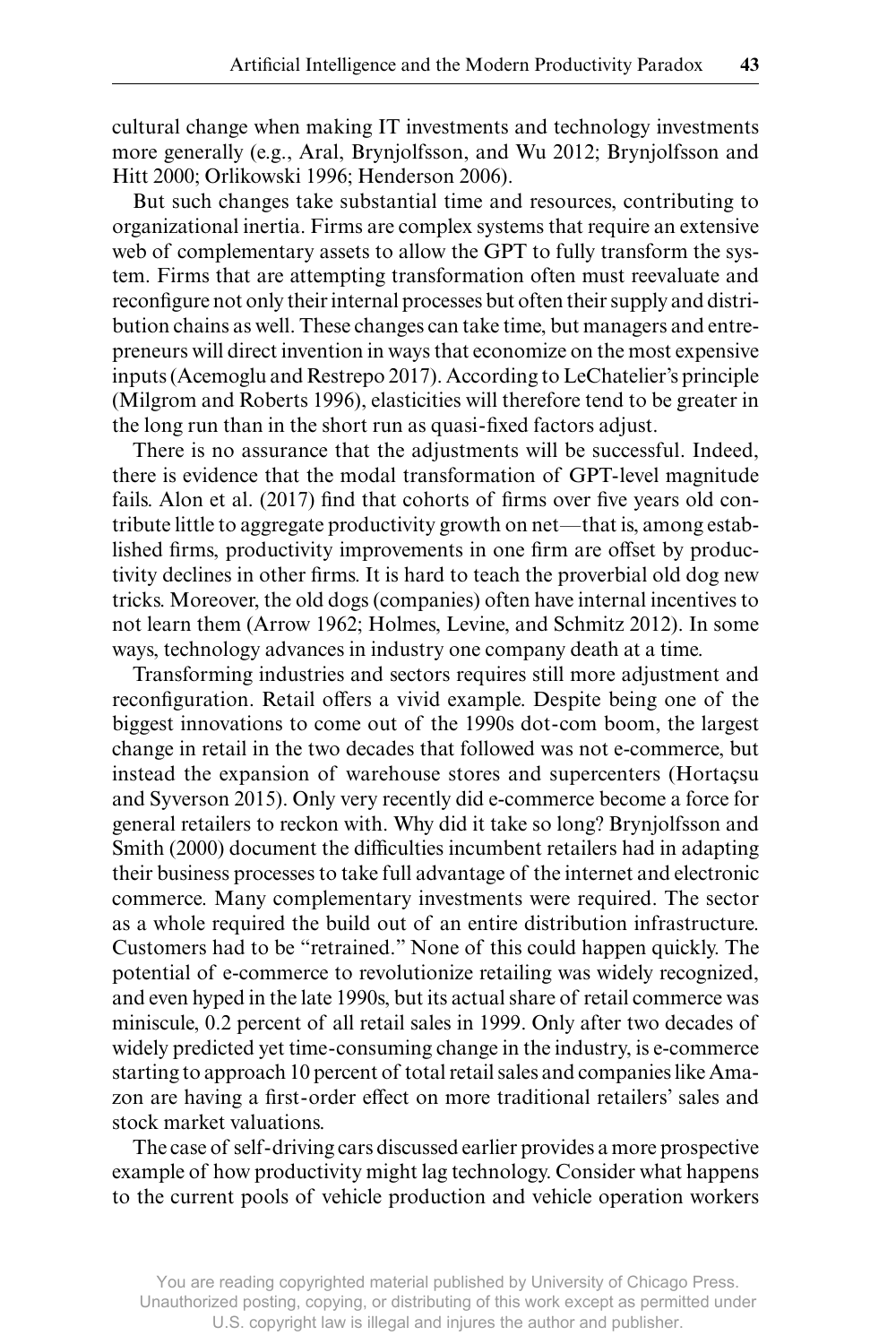when autonomous vehicles are introduced. Employment on production side will initially increase to handle research and development (R&D), AI development, and new vehicle engineering. Furthermore, learning curve issues could well imply lower productivity in manufacturing these vehicles during the early years (Levitt, List, and Syverson 2013). Thus labor input in the short run can actually increase, rather than decrease, for the same amount of vehicle production. In the early years of autonomous vehicle development and production, the marginal labor added by producers exceeds the marginal labor displaced among the motor vehicle operators. It is only later when the fleet of deployed autonomous vehicles gets closer to a steady state that measured productivity reflects the full benefits of the technology.

## **1.8 Viewing Today's Paradox through the Lens of Previous General Purpose Technologies**

We have indicated in the previous discussion that we see parallels between the current paradox and those that have happened in the past. It is closely related to the Solow paradox era circa 1990, certainly, but it is also tied closely to the experience during the diffusion of portable power (combining the contemporaneous growth and transformative effects of electrification and the internal combustion engine).

Comparing the productivity growth patterns of the two eras is instructive. Figure 1.8 is an updated version of an analysis from Syverson (2013). It overlays US labor productivity since 1970 with that from 1890 to 1940, the period after portable power technologies had been invented and were starting to be placed into production. (The historical series values are from Kendrick [1961].) The modern series timeline is indexed to a value of 100 in 1995 and



**Fig. 1.8 Labor productivity growth in the portable power and IT eras**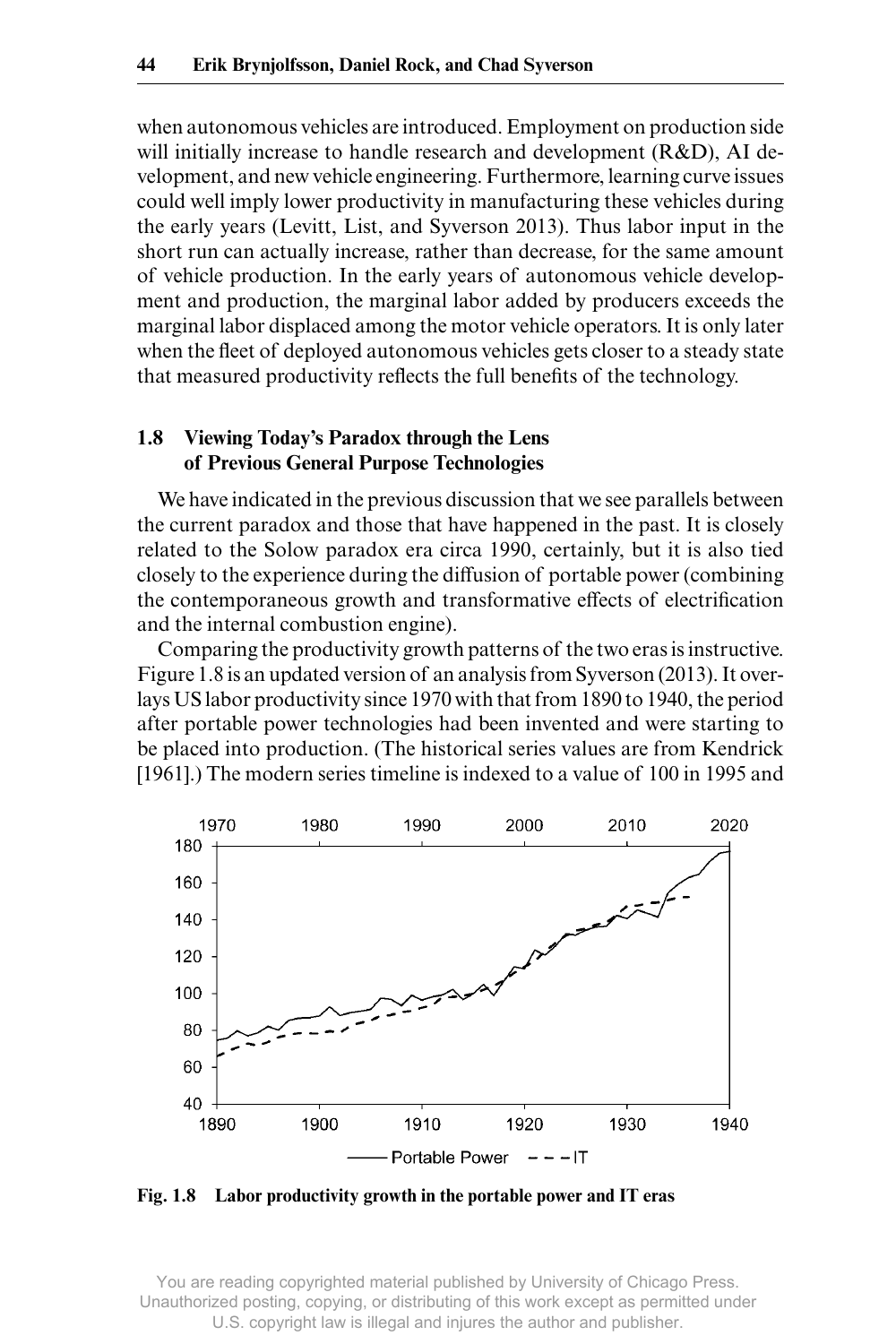is labeled on the upper horizontal axis. The portable power era index has a value of 100 in 1915, and its years are shown on the lower horizontal axis.

Labor productivity during the portable power era shared remarkably similar patterns with the current series. In both eras, there was an initial period of roughly a quarter century of relatively slow productivity growth. Then both eras saw decade- long accelerations in productivity growth, spanning 1915 to 1924 in the portable power era and 1995 to 2004 more recently.

The late- 1990s acceleration was the (at least partial) resolution of the Solow paradox. We imagine that the late 1910s acceleration could have similarly answered some economist's query in 1910 as to why one sees electric motors and internal combustion engines everywhere but in the productivity statistics.<sup>20</sup>

 Very interesting, and quite relevant to the current situation, the productivity growth slowdown we have experienced after 2004 also has a parallel in the historical data, a slowdown from 1924 to 1932. As can be seen in the figure, and instructive to the point of whether a new wave of AI and associ-ated technologies (or if one prefers, a second wave of IT- based technology) could reaccelerate productivity growth, labor productivity growth at the end of the portable power era rose again, averaging 2.7 percent per year between 1933 and 1940.

Of course this past breakout growth is no guarantee that productivity must speed up again today. However, it does raise two relevant points. First, it is another example of a period of sluggish productivity growth followed by an acceleration. Second, it demonstrates that productivity growth driven by a core GPT can arrive in multiple waves.

#### **1.9 Expected Productivity Effects of an AI-Driven Acceleration**

To understand the likely productivity effects of AI, it is useful to think of AI as a type of capital, specifically a type of intangible capital. It can be accumulated through investment, it is a durable factor of production, and its value can depreciate. Treating AI as a type of capital clarifies how its development and installation as a productive factor will affect productivity.

As with any capital deepening, increasing AI will raise labor productivity. This would be true regardless of how well AI capital is measured (which we might expect it won't be for several reasons discussed below) though there may be lags.

The effects of AI on TFP are more complex and the impact *will* depend on its measurement. If AI (and its output elasticity) were to be measured perfectly and included in both the input bundle in the denominator of TFP

<sup>20.</sup> We are not aware of anyone who actually said this, and of course today's system of national economic statistics did not exist at that time, but we find the scenario amusing, instructive, and in some ways plausible.

You are reading copyrighted material published by University of Chicago Press. Unauthorized posting, copying, or distributing of this work except as permitted under U.S. copyright law is illegal and injures the author and publisher.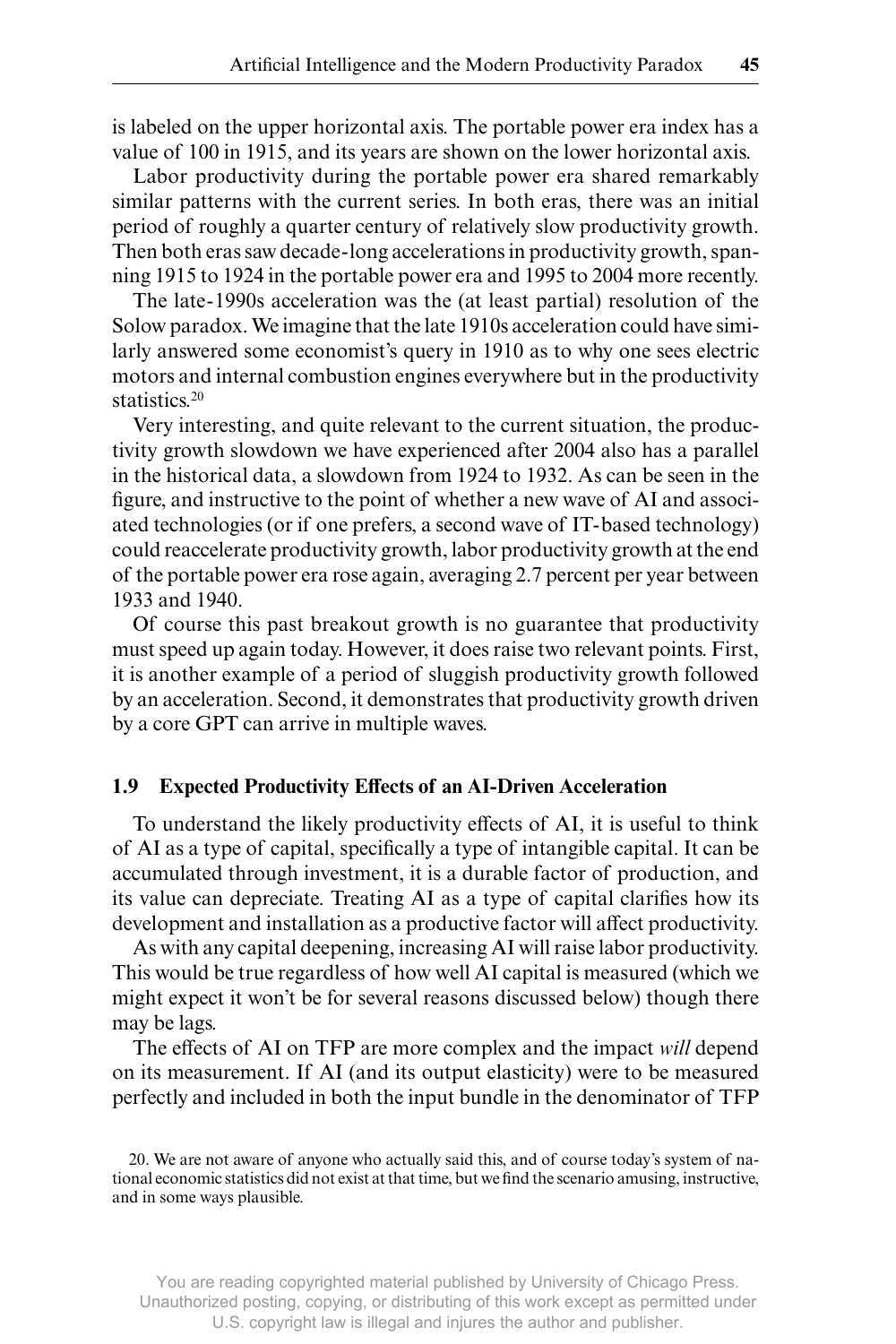and the output bundle in the numerator, then measured TFP will accurately reflect true TFP. In this case, AI could be treated just like any other measurable capital input. Its effect on output could be properly accounted for and "removed" by the TFP input measure, leading to no change in TFP. This isn't to say that there would not be productive benefits from diffusion of AI; it is just that it could be valued like other types of capital input.

There are reasons why economists and national statistical agencies might face measurement problems when dealing with AI. Some are instances of more general capital measurement issues, but others are likely to be idiosyncratic to AI. We discuss this next.

#### **1.10 Measuring AI Capital**

Regardless of the effects of AI and AI-related technologies on actual output and productivity, it is clear from the productivity outlook that the ways AI's effects will be *measured* are dependent on how well countries' statistics programs measure AI capital.

The primary difficulty in AI capital measurement is, as mentioned earlier, that many of its outputs will be intangible. This issue is exacerbated by the extensive use of AI as an input in making other capital, including new types of software, as well as human and organizational capital, rather than final consumption goods. Much of this other capital, including human capital, will, like AI itself, be mostly intangible (Jones and Romer 2010).

To be more specific, effective use of AI requires developing data sets, building firm-specific human capital, and implementing new business processes. These all require substantial capital outlays and maintenance. The tangible counterparts to these intangible expenditures, including purchases of computing resources, servers, and real estate, are easily measured in the standard neoclassical growth accounting model (Solow 1957). On the other hand, the value of capital goods production for complementary intangible investments is difficult to quantify. Both tangible and intangible capital stocks generate a capital service flow yield that accrues over time. Realizing these yields requires more than simply renting capital stock. After purchasing capital assets, firms incur additional adjustment costs (e.g., business process redesigns and installation costs). These adjustment costs make capital less flexible than frictionless rental markets would imply. Much of the market value of AI capital specifically, and IT capital more generally, may be derived from the capitalized short- term quasi- rents earned by firms that have already reorganized to extract service flows from new investment.

Yet while the stock of tangible assets is booked on corporate balance sheets, expenditures on the intangible complements and adjustment costs to AI investment commonly are not. Without including the production and use of intangible AI capital, the usual growth accounting decompositions of changes in value added can misattribute AI intangible capital deepening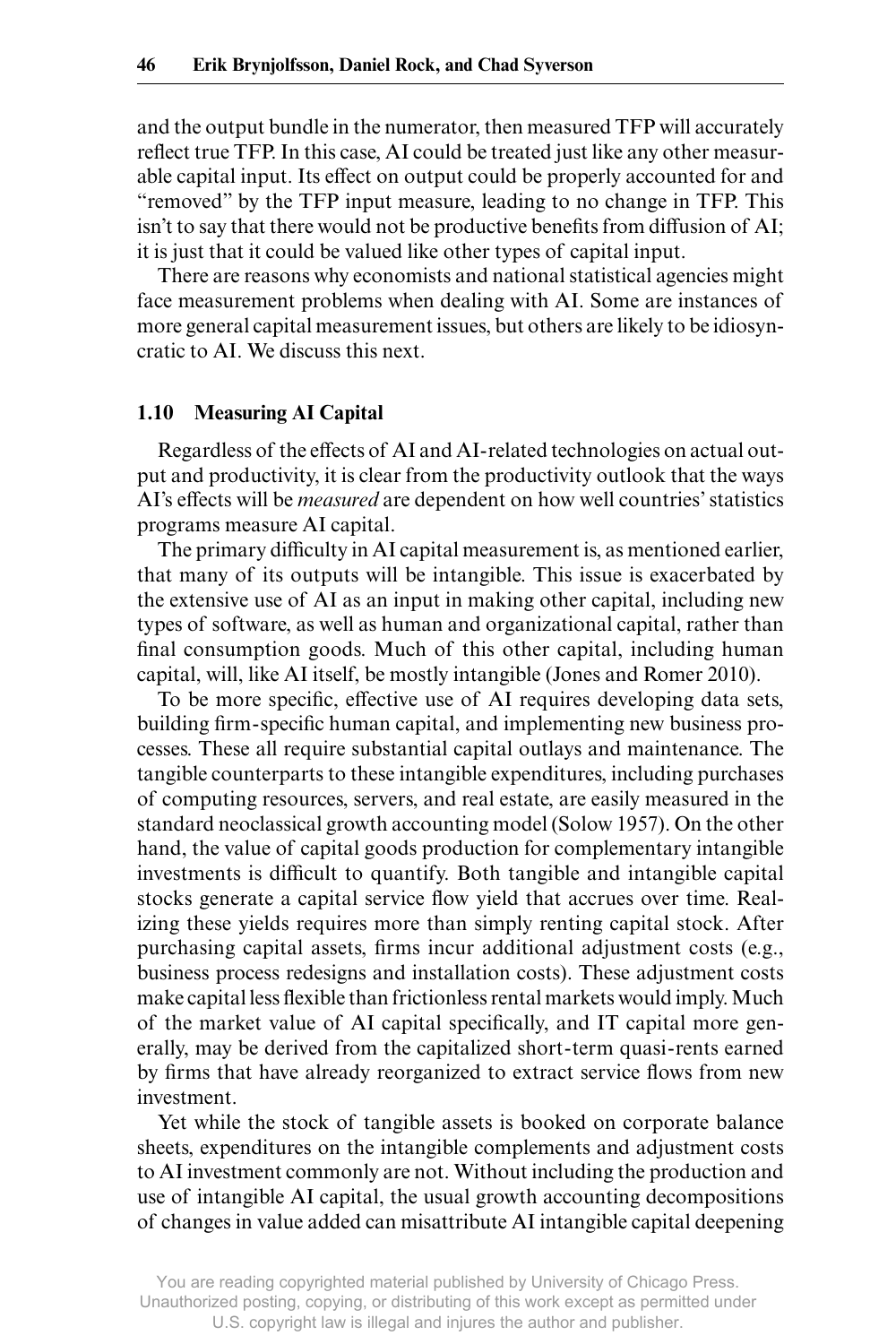to changes in TFP. As discussed in Hall (2000) and Yang and Brynjolfsson (2001), this constitutes an omission of a potentially important component of capital goods production in the calculation of final output. Estimates of TFP will therefore be inaccurate, though possibly in either direction. In the case where the intangible AI capital stock is growing faster than output, then TFP growth will be underestimated, while TFP will be overestimated if capital stock is growing more slowly than output.

The intuition for this effect is that in any given period  $t$ , the output of (unmeasured) AI capital stock in period  $t + 1$  is a function the input (unmeasured) existing AI capital stock in period *t*. When AI stock is growing rapidly, the unmeasured outputs (AI capital stock created) will be greater than the unmeasured inputs (AI capital stock used).

Furthermore, suppose the relevant costs in terms of labor and other resources needed to create intangible assets are measured, but the resulting increases in intangible assets are not measured as contributions to output. In this case, not only will total GDP be undercounted but so will productivity, which uses GDP as its numerator. Thus periods of rapid intangible capital accumulation may be associated with *lower* measured productivity growth, even if true productivity is increasing.

With missing capital goods production, measured productivity will only reflect the fact that more capital and labor inputs are used up in producing measured output. The inputs used to produce unmeasured capital goods will instead resemble lost potential output. For example, a recent report from the Brookings Institution estimates that investments in autonomous vehicles have topped \$80 billion from 2014 to 2017 with little consumer adoption of the technology so far.<sup>21</sup> This is roughly 0.44 percent of 2016 GDP (spread over three years). If all of the capital formation in autonomous vehicles was generated by equally costly labor inputs, this would lower estimated labor productivity by 0.1 percent per year over the last three years since autonomous vehicles have not yet led to any significant increase in measured final output. Similarly, according to the AI Index, enrollment in AI and ML courses at leading universities has roughly tripled over the past ten years, and the number of venture- back AI- related start-ups has more than quadrupled. To the extent that they create intangible assets beyond the costs of production, GDP will be underestimated.

Eventually the mismeasured intangible capital goods investments are expected to yield a return (i.e., output) by their investors. If and when measurable output is produced by these hidden assets, another mismeasurement effect leading to overestimation of productivity will kick in. When the output share and stock of mismeasured or omitted capital grows, the measured output increases produced by that capital will be incorrectly attributed to total factor productivity improvements. As the growth rate of investment in unmeasured capital goods decreases, the capital service flow from

21. https:// www .brookings .edu / research / gauging - investment - in-self- driving- cars/.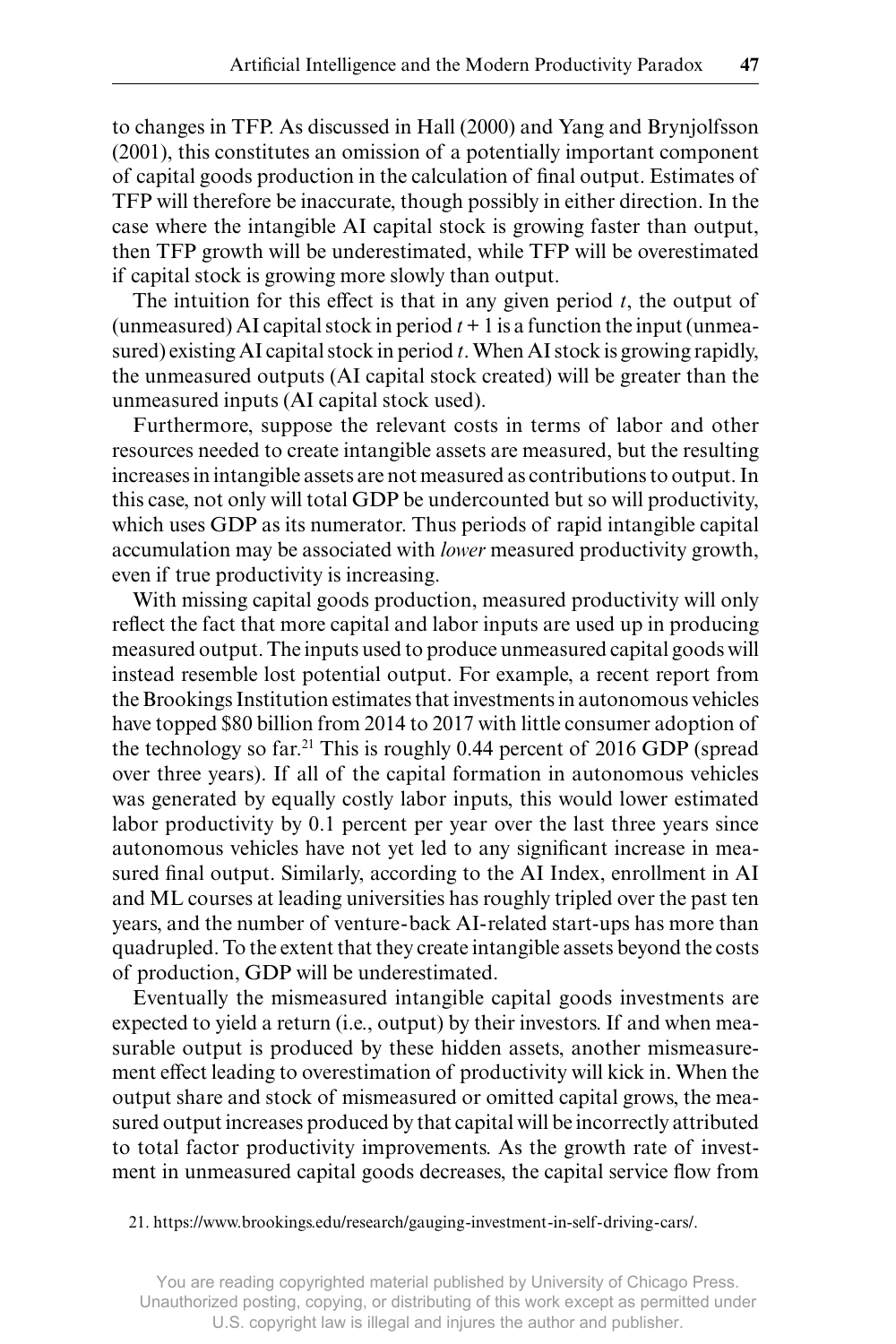unmeasured goods effect on TFP can exceed the underestimation error from unmeasured capital goods.

Combining these two effects produces a "J-curve" wherein early production of intangible capital leads to underestimation of productivity growth, but later returns from the stock of unmeasured capital creates measured output growth that might be incorrectly attributed to TFP.

Formally:

(1) 
$$
Y + zI_2 = f(A, K_1, K_2, L)
$$

(2) 
$$
dY + z dI_2 = F_A dA + F_{K_1} dK_1 + F_L dL + F_{K_2} dK_2
$$

Output *Y* and unmeasured capital goods with price  $z(zI_2)$  are produced with production function *f*. The inputs of  $f(\cdot)$  are the total factor productivity A, ordinary capital  $K_1$ , unmeasured capital  $K_2$ , and labor L. Equation (2) describes the total differential of output as a function of the inputs to the production function. If the rental price of ordinary capital is  $r_1$ , the rental price of unmeasured capital is  $r_2$ , and the wage rate is *w*, we have

.

(3) 
$$
\hat{S} = \frac{dY}{Y} - \left(\frac{r_1 K_1}{Y}\right) \left(\frac{dK_1}{K_1}\right) - \left(\frac{wL}{Y}\right) \left(\frac{dL}{L}\right)
$$

and

$$
(4) \ \ S^* = \frac{dY}{Y} - \left(\frac{r_1K_1}{Y}\right)\left(\frac{dK_1}{K_1}\right) - \left(\frac{wL}{Y}\right)\left(\frac{dL}{L}\right) - \left(\frac{r_2K_2}{Y}\right)\left(\frac{dK_2}{K_2}\right) + \left(\frac{zI_2}{Y}\right)\left(\frac{dI_2}{I_2}\right),
$$

where  $\hat{S}$  is the familiar Solow residual as measured and  $S^*$  is the correct Solow residual accounting for mismeasured capital investments and stock.

The mismeasurement is then

$$
(5) \qquad \hat{S} - S^* = \left(\frac{r_2 K_2}{Y}\right) \left(\frac{dK_2}{K_2}\right) - \left(\frac{zI_2}{Y}\right) \left(\frac{dI_2}{I_2}\right) = \left(\frac{r_2 K_2}{Y}\right) g_{K_2} - \left(\frac{zI_2}{Y}\right) g_{I_2}.
$$

The right side of the equation describes a hidden capital effect and a hidden investment effect. When the growth rate of new investment in unmeasured capital multiplied by its share of output is larger (smaller) than the growth rate of the stock of unmeasured capital multiplied by its share of output, the estimated Solow residual will underestimate (overestimate) the rate of productivity growth. Initially, new types of capital will have a high marginal product. Firms will accumulate that capital until its marginal rate of return is equal to the rate of return of other capital. As capital accumulates, the growth rate of net investment in the unmeasured capital will turn negative, causing a greater overestimate TFP. In steady state, neither net investment's share of output nor the net stock of unmeasured capital grows and the productivity mismeasurement is zero. Figure 1.9 provides an illustration.<sup>22</sup>

22. The price of new investment (*z*) and rental price of capital (*r*) are 0.3 and 0.12, respectively, in this toy economy. Other values used to create the figure are included in the appendix.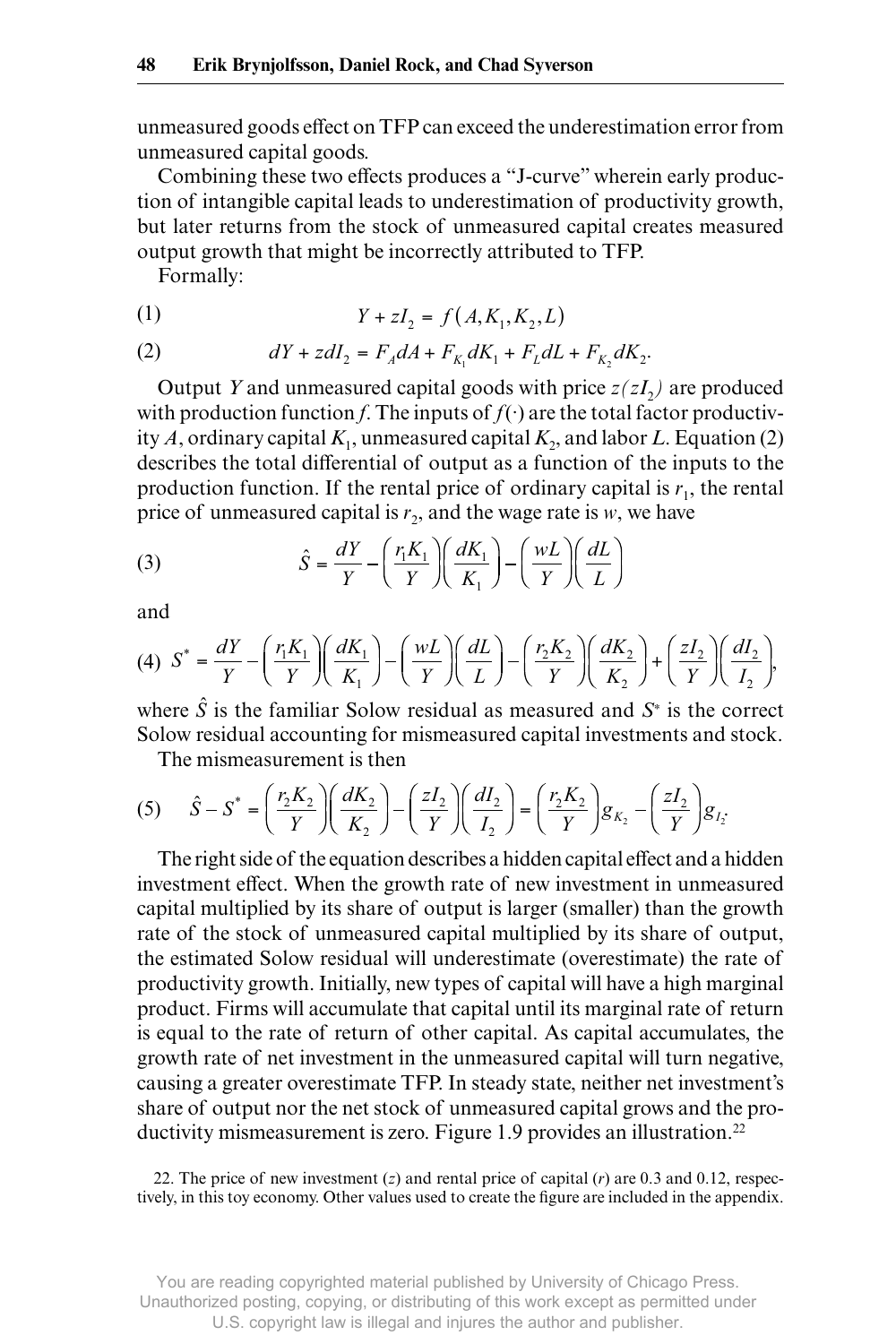

**Fig. 1.9 The mismeasurement J- curve for an economy accumulating a new kind of capital**

 Looking forward, these problems may be particularly stark for AI capital, because its accumulation will almost surely outstrip the pace of ordinary capital accumulation in the short run. AI capital is a new category of capital—new in economic statistics, certainly, but we would argue practically so as well.

This also means that capital quantity indexes that are computed from within-type capital growth might have problems benchmarking size and effect of AI early on. National statistics agencies do not really focus on measuring capital types that are not already ubiquitous. New capital categories will tend to either be rolled into existing types, possibly with lower inferred marginal products (leading to an understatement of the productive effect of the new capital), or missed altogether. This problem is akin to the new goods problem in price indexes.

A related issue—once AI is measured separately—is how closely its units of measurement will capture AI's marginal product relative to other capital stock. That is, if a dollar of AI stock has a marginal product that is twice as high as the modal unit of non- AI capital in the economy, will the quantity indexes of AI reflect this? This requires measured relative prices of AI and non-AI capital to capture differences in marginal product. Measuring levels correctly is less important than measuring accurate proportional differences (whether intertemporally or in the cross section) correctly. What is needed in the end is that a unit of AI capital twice as productive as another should be twice as large in the capital stock.

It is worth noting that these are all classic problems in capital measurement and not new to AI. Perhaps these problems will be systematically worse for AI, but this is not obvious ex ante. What it does mean is that econo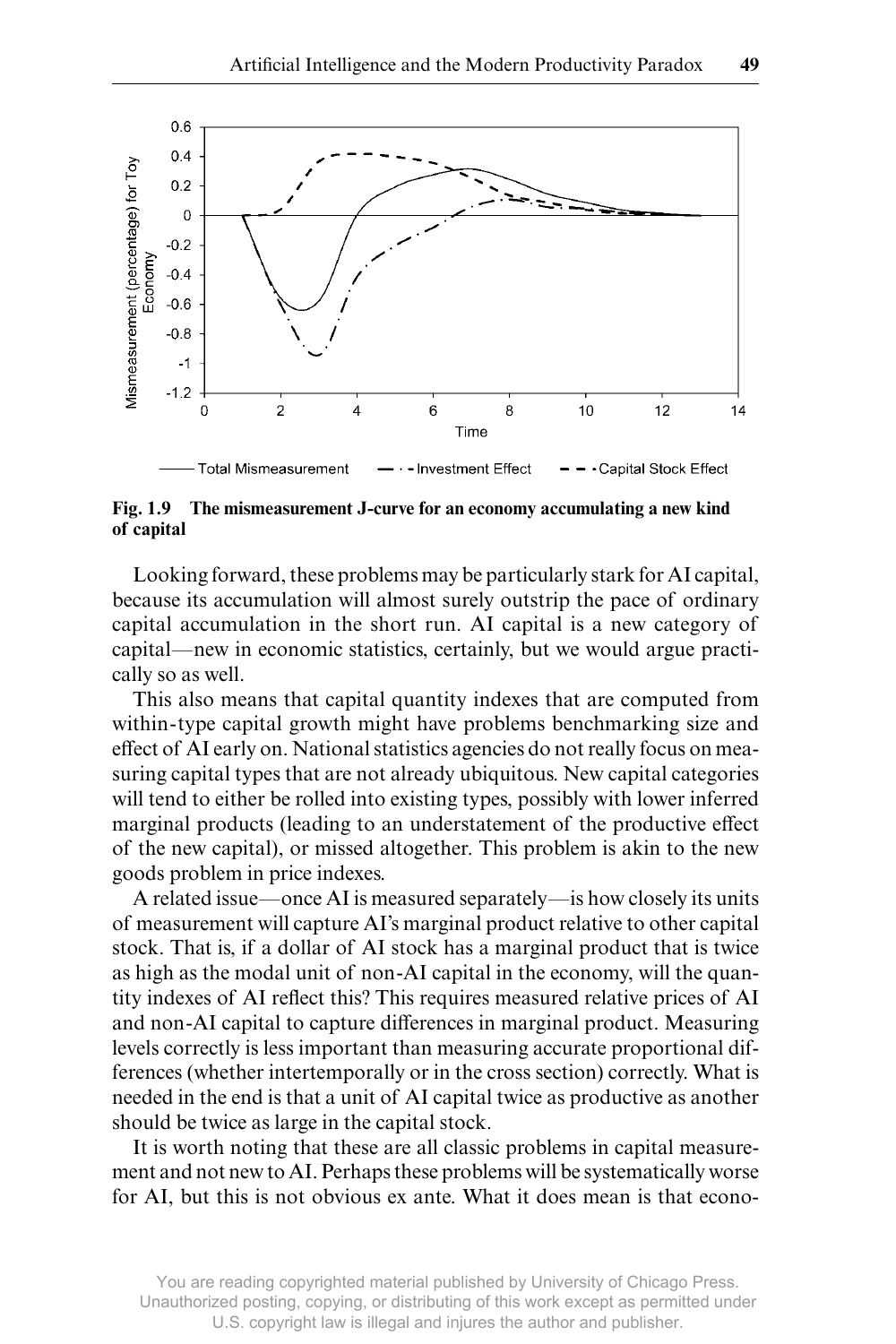mists and national statistical agencies at least have experience in, if not quite a full solution for, dealing with these sorts of limitations. That said, some measurement issues are likely to be especially prevalent for AI. For instance, a substantial part of the value of AI output may be firm-specific. Imagine a program that figures out individual consumers' product preferences or price elasticities and matches products and pricing to predictions. This has different value to different companies depending on their customer bases and product selection, and knowledge may not be transferrable across firms. The value also depends on companies' abilities to implement price discrimination. Such limits could come from characteristics of a company's market, like resale opportunities, which are not always under firms' control, or from the existence in the firm of complementary implementation assets and/or abilities. Likewise, each firm will likely have a different skill mix that it seeks in its employees, unique needs in its production process, and a particular set of supply constraints. In such cases, firm-specific data sets and applications of those data will differentiate the machine-learning capabilities of one firm from another (Brynjolfsson and McAfee 2017).

## **1.11 Conclusion**

There are plenty of both optimists and pessimists about technology and growth. The optimists tend to be technologists and venture capitalists, and many are clustered in technology hubs. The pessimists tend to be economists, sociologists, statisticians, and government officials. Many of them are clustered in major state and national capitals. There is much less interaction between the two groups than within them, and it often seems as though they are talking past each other. In this chapter, we argue that in an important sense, they are.

When we talk with the optimists, we are convinced that the recent breakthroughs in AI and machine learning are real and significant. We also would argue that they form the core of a new, economically important potential GPT. When we speak with the pessimists, we are convinced that productivity growth has slowed down recently and what gains there have been are unevenly distributed, leaving many people with stagnating incomes, declining metrics of health and well- being, and good cause for concern. People are uncertain about the future, and many of the industrial titans that once dominated the employment and market value leaderboard have fallen on harder times.

These two stories are not contradictory. In fact, in many ways they are consistent and symptomatic of an economy in transition. Our analysis suggests that while the recent past has been difficult, it is not destiny. Although it is always dangerous to make predictions, and we are humble about our ability to foretell the future, our reading of the evidence does provide some cause for optimism. The breakthroughs of AI technologies already demon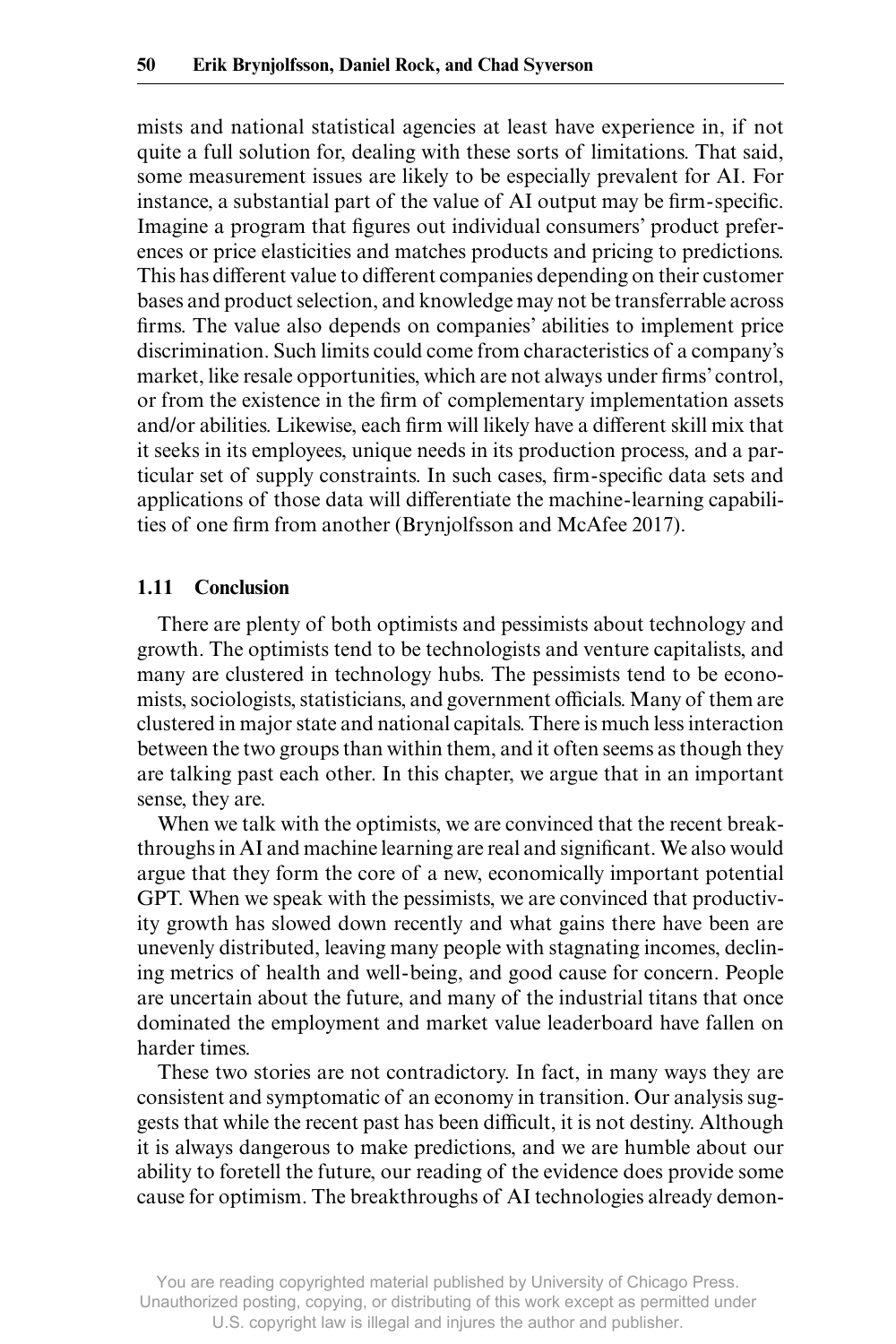strated are not yet affecting much of the economy, but they portend bigger effects as they diffuse. More important, they enable complementary innovations that could multiply their impact. Both the AI investments and the complementary changes are costly, hard to measure, and take time to implement, and this can, at least initially, depress productivity as it is currently measured. Entrepreneurs, managers, and end-users will find powerful new applications for machines that can now learn how to recognize objects, understand human language, speak, make accurate predictions, solve problems, and interact with the world with increasing dexterity and mobility.

Further advances in the core technologies of machine learning would likely yield substantial benefits. However, our perspective suggests that an underrated area of research involves the complements to the new AI technologies, not only in areas of human capital and skills, but also new processes and business models. The intangible assets associated with the last wave of computerization were about ten times as large as the direct investments in computer hardware itself. We think it is plausible that AI- associated intangibles could be of a comparable or greater magnitude. Given the big changes in coordination and production possibilities made possible by AI, the ways that we organized work and education in the past are unlikely to remain optimal in the future.

Relatedly, we need to update our economic measurement tool kits. As AI and its complements more rapidly add to our (intangible) capital stock, traditional metrics like GDP and productivity can become more difficult to measure and interpret. Successful companies do not need large investments in factories or even computer hardware, but they do have intangible assets that are costly to replicate. The large market values associated with companies developing and/or implementing AI suggest that investors believe there is real value in those companies. In the case that claims on the assets of the firm are publicly traded and markets are efficient, the financial market will properly value the firm as the present value of its risk-adjusted discounted cash flows. This can provide an estimate of the value of both the tangible and intangible assets owned by the firm. What's more, the effects on living standards may be even larger than the benefits that investors hope to capture. It is also possible, even likely, that many people will not share in those benefits. Economists are well positioned to contribute to a research agenda of documenting and understanding the often intangible changes associated with AI and its broader economic implications.

Realizing the benefits of AI is far from automatic. It will require effort and entrepreneurship to develop the needed complements, and adaptability at the individual, organizational, and societal levels to undertake the associated restructuring. Theory predicts that the winners will be those with the lowest adjustment costs and that put as many of the right complements in place as possible. This is partly a matter of good fortune, but with the right road map, it is also something for which they, and all of us, can prepare.

You are reading copyrighted material published by University of Chicago Press. Unauthorized posting, copying, or distributing of this work except as permitted under U.S. copyright law is illegal and injures the author and publisher.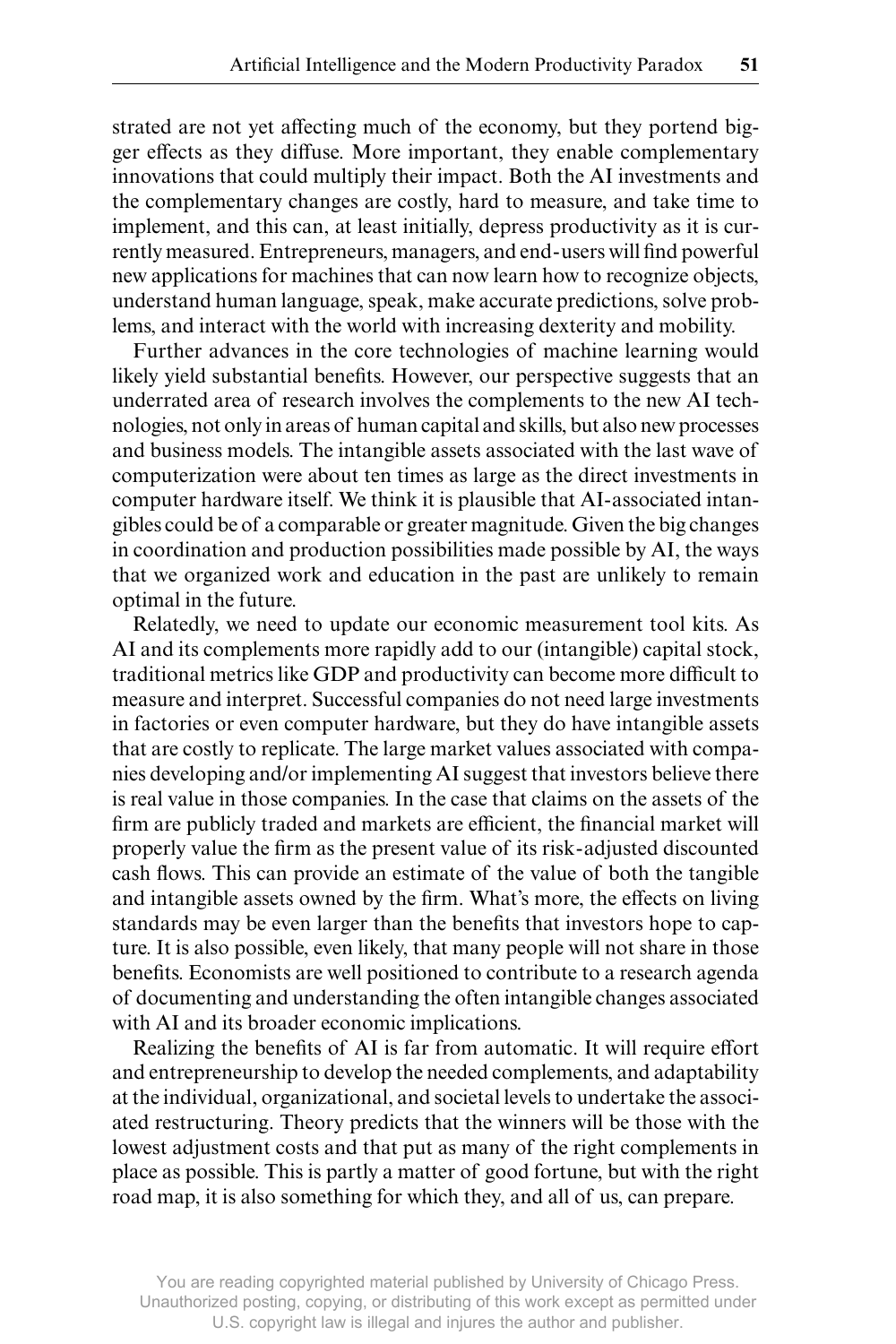| Table 1A.1                            | Regressions with Newey-West standard errors with longer time dependence                                              |                                                                                        |                                                                                       |                                                                                        |                                                                                         |                                                                                                  |
|---------------------------------------|----------------------------------------------------------------------------------------------------------------------|----------------------------------------------------------------------------------------|---------------------------------------------------------------------------------------|----------------------------------------------------------------------------------------|-----------------------------------------------------------------------------------------|--------------------------------------------------------------------------------------------------|
|                                       |                                                                                                                      | $\frac{1}{1}$ lag<br>allowed                                                           | $\frac{2 \text{ lags}}{2 \text{ lags}}$                                               | $\frac{3 \text{ lags}}{3 \text{ lags}}$                                                | $(4)$<br>4 lags<br>allowed                                                              | $\begin{array}{c}\n(5) \\ 10 \text{ lags} \\ \text{allowed}\n\end{array}$                        |
|                                       | Newey-West regressions, ten-year average, labor productivity growth<br>Previous ten-year average productivity growth |                                                                                        |                                                                                       |                                                                                        |                                                                                         |                                                                                                  |
| Constant                              |                                                                                                                      | $\begin{array}{c} 0.0857 \\ (0.177) \\ 1.949*** \\ (0.398) \\ 50 \\ 0.009 \end{array}$ | $0.0857$<br>$(0.207)$<br>$1.949***$<br>$(0.465)$<br>$50$<br>0.009                     | $\begin{array}{c} 0.0857 \\ (0.227) \\ 1.949*** \\ (0.511) \\ 50 \\ 0.009 \end{array}$ | $0.0857$<br>$(0.242)$<br>$1.949***$<br>$(0.545)$<br>$50$<br>0.009                       | $0.0857$<br>$(0.278)$<br>$1.949***$<br>$(0.624)$<br>$50$<br>$0.009$                              |
|                                       |                                                                                                                      |                                                                                        |                                                                                       |                                                                                        |                                                                                         |                                                                                                  |
| Observations                          |                                                                                                                      |                                                                                        |                                                                                       |                                                                                        |                                                                                         |                                                                                                  |
| R-squared                             |                                                                                                                      |                                                                                        |                                                                                       |                                                                                        |                                                                                         |                                                                                                  |
|                                       | Newey-West regressions, ten-year average, TFP growth                                                                 |                                                                                        |                                                                                       |                                                                                        |                                                                                         |                                                                                                  |
|                                       | Previous ten-year average TFP growth                                                                                 |                                                                                        |                                                                                       |                                                                                        |                                                                                         |                                                                                                  |
|                                       |                                                                                                                      |                                                                                        |                                                                                       |                                                                                        |                                                                                         |                                                                                                  |
| Constant                              |                                                                                                                      |                                                                                        |                                                                                       |                                                                                        |                                                                                         |                                                                                                  |
|                                       |                                                                                                                      |                                                                                        |                                                                                       |                                                                                        |                                                                                         |                                                                                                  |
| Observations                          |                                                                                                                      |                                                                                        |                                                                                       |                                                                                        |                                                                                         |                                                                                                  |
| R-squared                             |                                                                                                                      | $\begin{array}{c} 0.136 \\ (0.158) \\ 0.911*** \\ (0.188) \\ 50 \\ 0.023 \end{array}$  | $\begin{array}{c} 0.136 \\ (0.181) \\ 0.911*** \\ (0.216) \\ 50 \\ 0.023 \end{array}$ | $\begin{array}{c} 0.136 \\ (0.197) \\ 0.911*** \\ (0.233) \\ 50 \\ 0.023 \end{array}$  | $\begin{array}{c} 0.136 \\ (0.208) \\ 0.911*** \\ (0.244) \\ 50 \\ 0.023 \end{array}$   | $\begin{array}{c} 0.136 \\ (0.233) \\ 0.911*** \\ (0.257) \\ (0.257) \\ 50 \\ 0.023 \end{array}$ |
|                                       | Newey-West regressions, ten-year average, TFP (util. adj.) growth                                                    |                                                                                        |                                                                                       |                                                                                        |                                                                                         |                                                                                                  |
|                                       | Previous ten-year average TFPua growth                                                                               |                                                                                        |                                                                                       |                                                                                        |                                                                                         |                                                                                                  |
|                                       |                                                                                                                      |                                                                                        |                                                                                       |                                                                                        |                                                                                         |                                                                                                  |
| Constant                              |                                                                                                                      |                                                                                        |                                                                                       |                                                                                        |                                                                                         |                                                                                                  |
|                                       |                                                                                                                      | $\begin{array}{c} 0.158 \\ (0.187) \\ 0.910*** \\ (0.259) \\ 50 \end{array}$           | $\begin{array}{c} 0.158 \\ (0.221) \\ 0.910*** \\ (0.306) \\ 50 \end{array}$          | $\begin{array}{c} 0.158 \\ (0.246) \\ 0.910^{**} \\ (0.341) \\ 50 \end{array}$         | $\begin{array}{l} 0.158 \\ (0.266) \\ 0.910^{**} \\ (0.368) \\ 50 \\ 0.030 \end{array}$ | $\begin{array}{c} 0.158 \\ (0.311) \\ 0.910^{**} \\ (0.412) \\ 50 \\ 0.030 \end{array}$          |
| Observations                          |                                                                                                                      |                                                                                        |                                                                                       |                                                                                        |                                                                                         |                                                                                                  |
| R-squared                             |                                                                                                                      | 0.030                                                                                  | 0.030                                                                                 | 0.030                                                                                  |                                                                                         |                                                                                                  |
| Note: Standard errors in parentheses. |                                                                                                                      |                                                                                        |                                                                                       |                                                                                        |                                                                                         |                                                                                                  |

You are reading copyrighted material published by University of Chicago Press. Unauthorized posting, copying, or distributing of this work except as permitted under U.S. copyright law is illegal and injures the author and publisher.

\*\*\*Significant at the 1 percent level. \*\*Signifi cant at the 5 percent level. \*Signifi cant at the 10 percent level.

\*\*\*Significant at the 1 percent level.<br>\*\*Significant at the 5 percent level.<br>\*Significant at the 10 percent level.

**Appendix**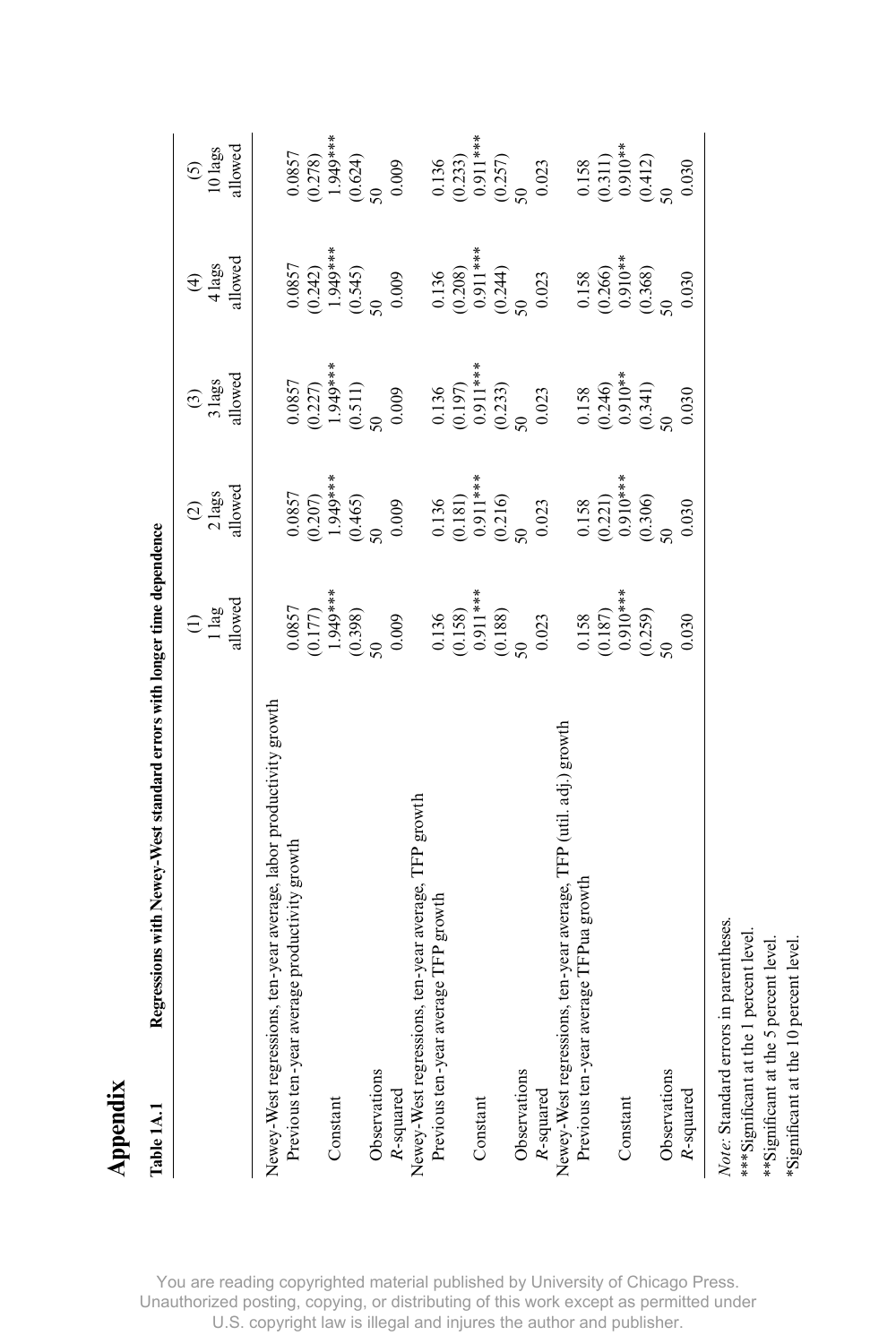|      |                   | I arameters for the toy economy of car re- |                           |                              |          |
|------|-------------------|--------------------------------------------|---------------------------|------------------------------|----------|
| Time | Net<br>investment | Net capital<br>stock                       | Investment<br>growth rate | Capital stock<br>growth rate | Output   |
| 0.0  | 1.0               | 10.0                                       |                           |                              | 10,000.0 |
| 1.0  | 15.0              | 25.0                                       | 14.0                      | 1.5                          | 10,500.0 |
| 2.0  | 80.0              | 105.0                                      | 4.3                       | 3.2                          | 11,025.0 |
| 3.0  | 160.0             | 265.0                                      | 1.0                       | 1.5                          | 11,576.3 |
| 4.0  | 220.0             | 485.0                                      | 0.4                       | 0.8                          | 12,155.1 |
| 5.0  | 250.0             | 735.0                                      | 0.1                       | 0.5                          | 12,762.8 |
| 6.0  | 220.0             | 955.0                                      | $-0.1$                    | 0.3                          | 13.401.0 |
| 7.0  | 140.0             | 1,095.0                                    | $-0.4$                    | 0.1                          | 14,071.0 |
| 8.0  | 100.0             | 1,195.0                                    | $-0.3$                    | 0.1                          | 14,774.6 |
| 9.0  | 50.0              | 1,245.0                                    | $-0.5$                    | 0.0                          | 15,513.3 |
| 10.0 | 20.0              | 1,265.0                                    | $-0.6$                    | 0.0                          | 16,288.9 |
| 11.0 | 10.0              | 1,275.0                                    | $-0.5$                    | 0.0                          | 17,103.4 |
| 12.0 | 0.0               | 1,275.0                                    | $-1.0$                    | 0.0                          | 17,958.6 |

Table 1 A.2 **Parameters for the toy economy J-curve** 

# **References**

- Abramovitz, Moses. 1956. "Resource and Output Trends in the U.S. Since 1870." *American Economic Review*, *Papers and Proceedings* 46 (2): 5– 23.
- Acemoglu, D., and P. Restrepo. 2017. "The Race between Machine and Man: Implications of Technology for Growth, Factor Shares and Employment." NBER Working Paper no. 22252, Cambridge, MA.
- Agrawal, Ajay, Joshua Gans, and Avi Goldfarb. 2017. "What to Expect from Artifi cial Intelligence." *Sloan Management Review*, Feb. 7. https:// sloanreview .mit .edu /article/what-to-expect-from-artificial-intelligence/.
- Alloway, Tracy. 2015. "Goldman: How 'Grand Theft Auto' Explains One of the Biggest Mysteries of the U.S. Economy." *Bloomberg Business*, May 26. http:// www.bloomberg.com/news/articles/2015-05-26/goldman-how-grand-theft-auto - explains-one-of-the-biggest-mysteries-of-the-u-s-economy.
- Alon, Titan, David Berger, Robert Dent, and Benjamin Pugsley. 2017. "Older and Slower: The Startup Deficit's Lasting Effects on Aggregate Productivity Growth." NBER Working Paper no. 23875, Cambridge, MA.
- Andrews, Dan, Chiara Criscuolo, and Peter Gal. 2016. "The Best *versus* the Rest: The Global Productivity Slowdown, Divergence across Firms and the Role of Public Policy." OECD Productivity Working Papers no. 5, Paris, OECD Publishing. Dec. 2.
- Aral, Sinan, Erik Brynjolfsson, and Lynn Wu. 2012. "Three- Way Complementarities: Performance Pay, HR Analytics and Information Technology." *Management Science* 58 (5): 913-31.
- Arrow, Kenneth. 1962. "Economic Welfare and the Allocation of Resources for Invention." In *The Rate and Direction of Inventive Activity: Economic and Social Factors*, edited by Richard R. Nelson, 609–26. Princeton, NJ: Princeton University Press.

Atkeson, Andrew, and Patrick J. Kehoe. 2007. "Modeling the Transition to a New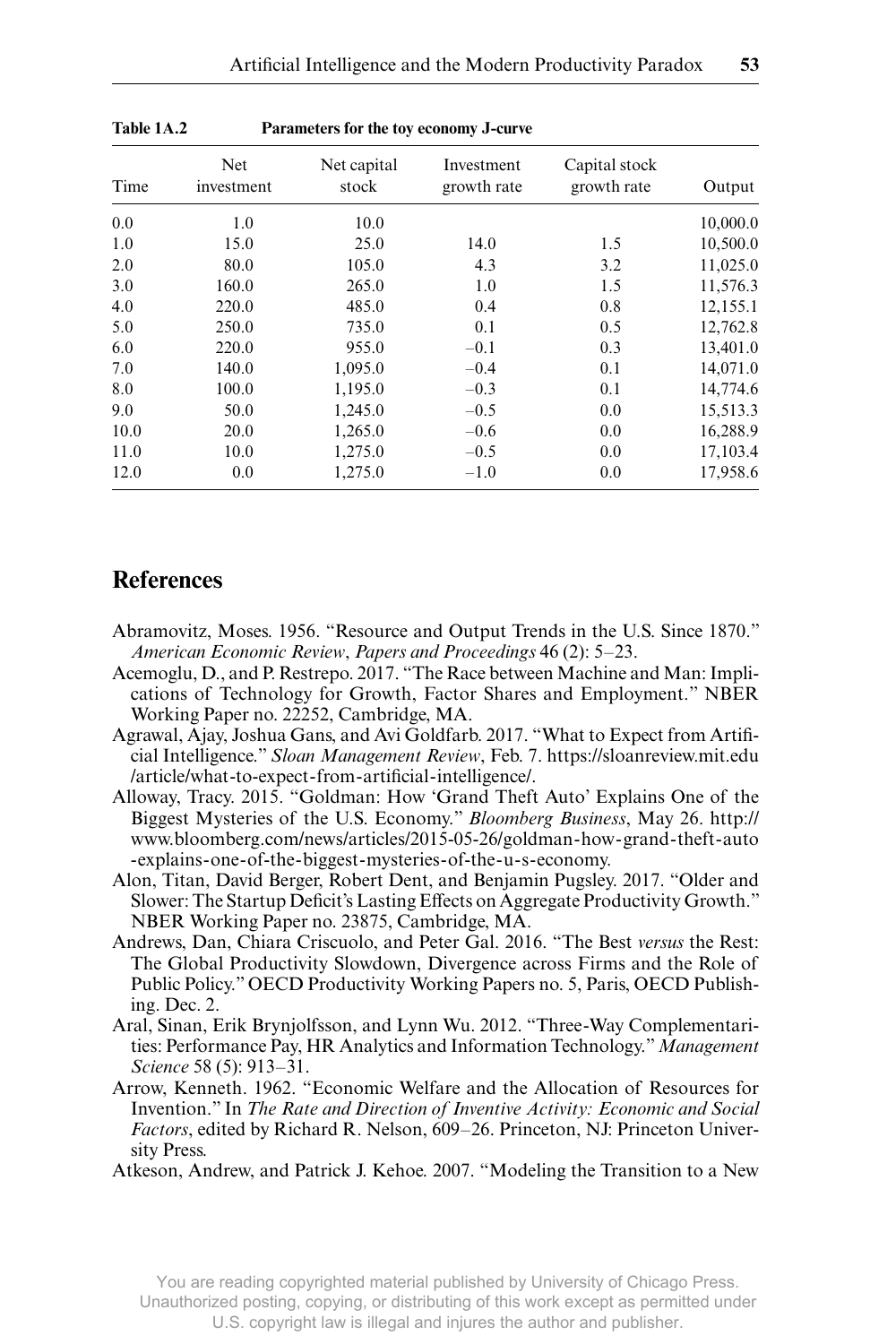Economy: Lessons from Two Technological Revolutions." *American Economic Review* 97 (1): 64– 88.

- Autor, David, David Dorn, Lawrence F. Katz, Christina Patterson, and John Van Reenen. 2017. "Concentrating on the Fall of the Labor Share." *American Economic Review, Papers and Proceedings* 107 (5): 180–85.
- Autor, David, and Anna Salomons. 2017. "Robocalypse Now–Does Productivity Growth Threaten Employment?" European Central Bank Conference Proceedings, June.
- Baumol, William, and William Bowen. 1966. *Performing Arts, The Economic Dilemma: A Study of Problems Common to Theater, Opera, Music, and Dance.* New York: Twentieth Century Fund.
- Bessen, James E. 2017. "AI and Jobs: The Role of Demand." Law and Economics Research Paper no. 17-46, Boston University School of Law.
- Bloom, Nicholas, Charles I. Jones, John Van Reenen, and Michael Webb. 2017. "Are Ideas Getting Harder to Find?" NBER Working Paper no. 23782, Cambridge, MA.
- Bresnahan, Timothy, Erik Brynjolfsson, and Lorin Hitt. 2002. "Information Technology, Workplace Organization, and the Demand for Skilled Labor: Firm- Level Evidence." Quarterly Journal of Economics 117 (1): 339-76.
- Bresnahan, Timothy F., and Manuel Trajtenberg. 1996. "General Purpose Technologies: 'Engines of Growth'?" *Journal of Econometrics, Annals of Econometrics*  $65$  (1): 83-108.
- Bridgman, B., A. Dugan, M. Lal, M. Osborne, and S. Villones. 2012. "Accounting for Household Production in the National Accounts, 1965– 2010." *Survey of Current Business* 92 (5): 23– 36.
- Brynjolfsson, Erik. 1993. "The Productivity Paradox of Information Technology." *Communications of the ACM* 36 (12): 66-77.
- Brynjolfsson, Erik, and Lorin Hitt. 2000. "Beyond Computation: Information Technology, Organizational Transformation and Business Performance." *Journal of Economic Perspectives* 14 (4): 23-48.
- ———. 2003. "Computing Productivity: Firm- Level Evidence." *Review of Economics and Statistics* 85 (4): 793– 808.
- Brynjolfsson, Erik, Lorin Hitt, and Shinkyu Yang. 2002. "Intangible Assets: Computers and Organizational Capital." *Brookings Papers on Economic Activity* 2002 (1). Brookings Institution. https:// www .brookings .edu / bpea - articles / intangible -assets-computers-and-organizational-capital/.
- Brynjolfsson, Erik, and Andrew McAfee. 2011. *Race against the Machine*. Lexington, MA: Digital Frontier.
- ———. 2014. *The Second Machine Age: Work, Progress, and Prosperity in a Time of Brilliant Technologies*. New York: W. W. Norton & Company.
- ———. 2017. "What's Driving the Machine Learning Explosion?" *Harvard Business Review* 18:3– 11. July.
- Brynjolfsson, Erik, Andrew McAfee, Michael Sorell, and Feng Zhu. 2008. "Scale without Mass: Business Process Replication and Industry Dynamics." HBS Working Paper no. 07– 016, Harvard Business School. https:// hbswk .hbs .edu / item / scale -without-mass-business-process-replication-and-industry-dynamics.
- Brynjolfsson, Erik, and Tom Mitchell. 2017. "What Can Machine Learning Do? Workforce Implications." *Science* 358 (6370): 1530– 34.
- Brynjolfsson, Erik, and Michael D. Smith. 2000. "Frictionless Commerce? A Comparison of Internet and Conventional Retailers." *Management Science* 46 (4): 563– 85.
- Byrne, David M., John G. Fernald, and Marshall B. Reinsdorf. 2016. "Does the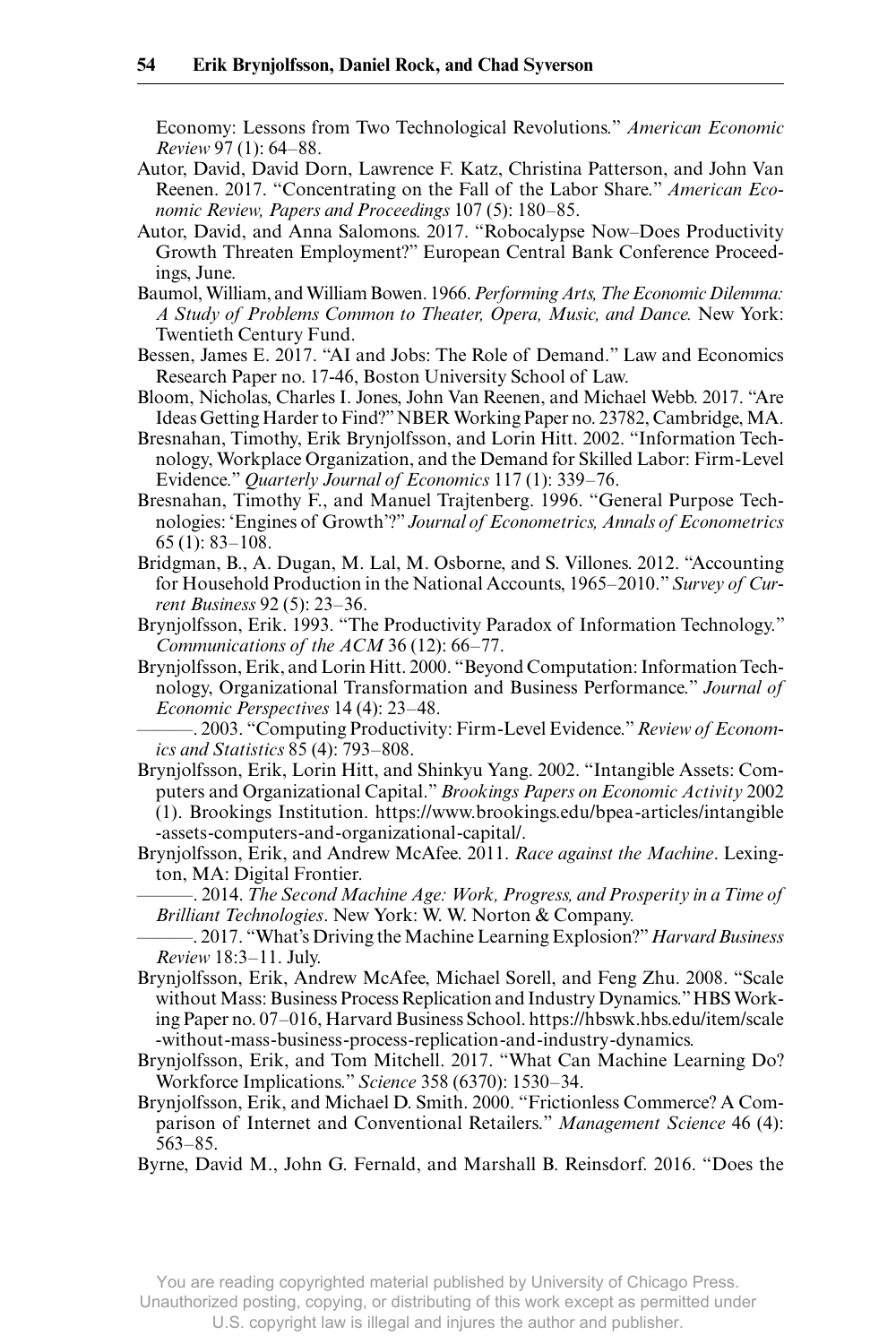United States Have a Productivity Slowdown or a Measurement Problem?" *Brookings Papers on Economic Activity* Spring: 109–82.

- Cardarelli, Roberto, and Lusine Lusinyan. 2015. "U.S. Total Factor Productivity Slowdown: Evidence from the U.S. States." IMF Working Paper no. WP/15/116, International Monetary Fund.
- Case, Anne, and Angus Deaton. 2017. "Mortality and Morbidity in the 21st Century." *Brookings Papers on Economic Activity* Spring: 397\_476.
- Cette, Gilbert, John G. Fernald, and Benoit Mojon. 2016. "The Pre- Great Recession Slowdown in Productivity." *European Economic Review* 88:3-20.
- Conference Board. 2016. "The Conference Board Total Economy Database: Summary Tables (November 2016)." New York, The Conference Board.
- Congressional Budget Office (CBO). 2016. *The Budget and Economic Outlook: 2016 to 2026.* https://www.cbo.gov/publication/51129.
- ———. 2017. *The 2017 Long- Term Budget Outlook.* https:// www .cbo .gov / publication / 52480.
- Cowen, Tyler. 2011. *The Great Stagnation: How America Ate All the Low- Hanging Fruit of Modern History, Got Sick, and Will (Eventually) Feel Better*. New York: Dutton.
- David, Paul. 1991. "Computer and Dynamo: The Modern Productivity Paradox in a Not- Too- Distant Mirror." In *Technology and Productivity: The Challenge for Economic Policy*, 315–47. Paris: OECD Publishing.
- David, Paul A., and Gavin Wright. 2006. "General Purpose Technologies and Surges in Productivity: Historical Reflections on the Future of the ICT Revolution." In *The Economic Future in Historical Perspective*, vol. 13, edited by Paul A. David and Mark Thomas. Oxford: Oxford University Press.
- De Loecker, Jan, and Jan Eeckhout. 2017. "The Rise of Market Power and the Macroeconomic Implications." NBER Working Paper no. 23687, Cambridge, MA.
- Esteva, A., B. Kuprel, R. A. Novoa, J. Ko, S. M. Swetter, H. M. Blau, and S. Thrun. 2017. "Dermatologist-Level Classification of Skin Cancer with Deep Neural Networks." *Nature* 542 (7639): 115– 18.
- Feldstein, Martin. 2015. "The U.S. Underestimates Growth." *Wall Street Journal*, May 18.
- Fernald, John G. 2014. "A Quarterly, Utilization- Adjusted Series on Total Factor Productivity." FRBSF Working Paper no. 2012– 19, Federal Reserve Bank of San Francisco. Updated March 2014. https://www.frbsf.org/economic-research/files /wp12-19bk.pdf.
- Fortunato, Meire, Mohammad Gheshlaghi Azar, Bilal Piot, Jacob Menick, Ian Osband, Alex Graves, Vlad Mnih, et al. 2017. "Noisy Networks for Exploration." arXiv preprint arXiv:1706.10295. https://arxiv.org/abs/1706.10295.
- Furman, Jason, and Peter Orszag. 2015. "A Firm- Level Perspective on the Role of Rents in the Rise in Inequality." Presentation at A Just Society Centennial Event in Honor of Joseph Stiglitz at Columbia University, Oct. 16.
- Gehring, J., M. Auli, D. Grangier, D. Yarats, and Y. N. Dauphin. 2017. "Convolutional Sequence to Sequence Learning." arXiv preprint arXiv:1705.03122. https:// arxiv.org/abs/1705.03122.
- Gordon, Robert J. 2014. "The Demise of US Economic Growth: Restatement, Rebuttal, and Reflections." NBER Working Paper no. 19895, Cambridge, MA.

———. 2015. *The Rise and Fall of American Growth: The U.S. Standard of Living since the Civil War*. Princeton, NJ: Princeton University Press.

Gutiérrez, Germán, and Thomas Philippon. 2017. "Declining Competition and Investment in the U.S." NBER Working Paper no. 23583, Cambridge, MA.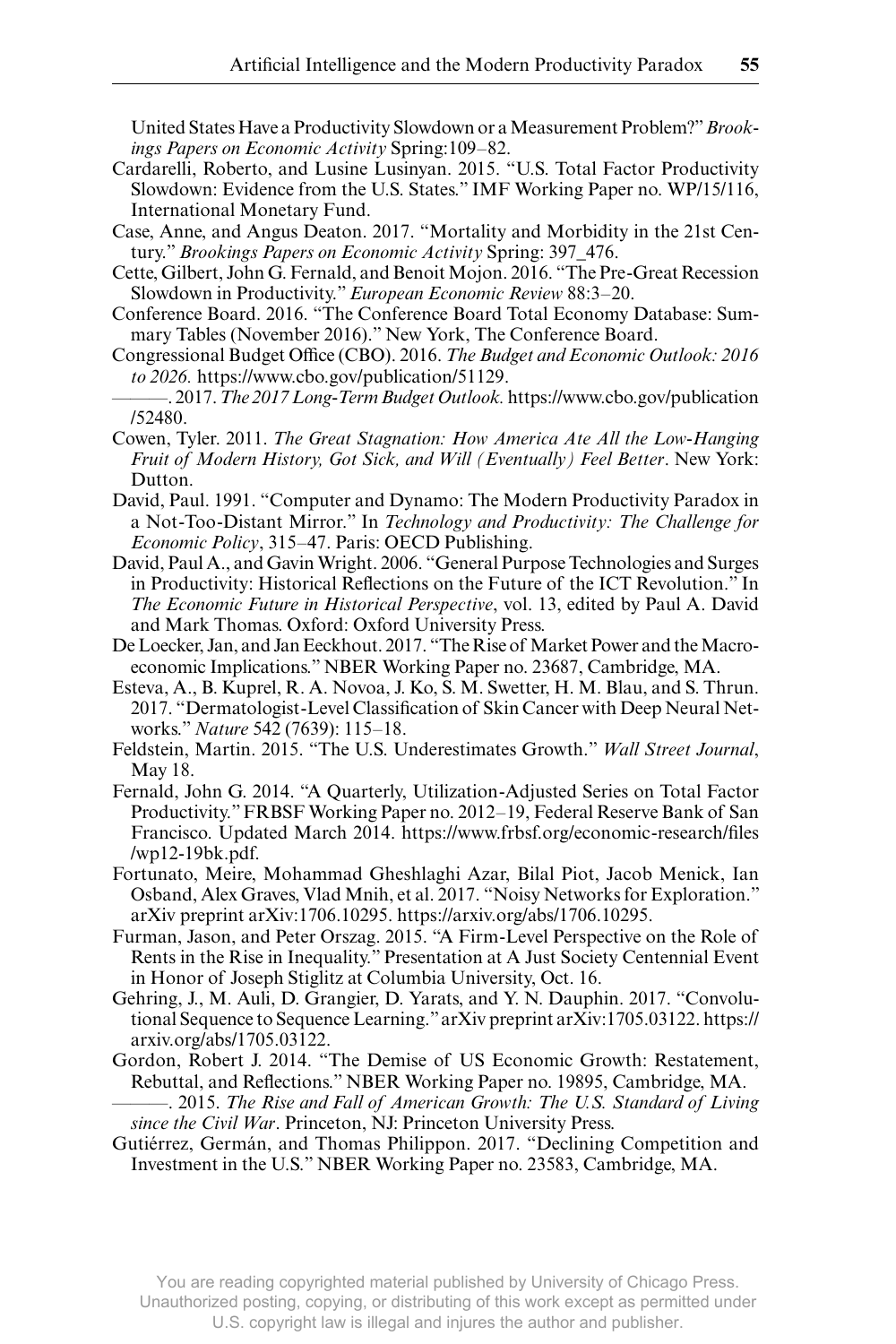- Guvenen, Fatih, Raymond J. Mataloni Jr., Dylan G. Rassier, and Kim J. Ruhl. 2017. "Offshore Profit Shifting and Domestic Productivity Measurement." NBER Working Paper no. 23324, Cambridge, MA.
- Hall, Robert E. 2000. "E-Capital: The Link between the Stock Market and the Labor Market in the 1990s." *Brookings Papers on Economic Activity* Fall:73–118.
- Hatzius, Jan, and Kris Dawsey. 2015. "Doing the Sums on Productivity Paradox v2.0." Goldman Sachs U.S. Economics Analyst, no. 15/30.
- Henderson, Rebecca. 1993. "Underinvestment and Incompetence as Responses to Radical Innovation: Evidence from the Photolithographic Industry." *RAND Journal of Economics* 24 (2): 248– 70.
- ———. 2006. "The Innovator's Dilemma as a Problem of Organizational Competence." *Journal of Product Innovation Management* 23:5-11.
- Holmes, Thomas J., David K. Levine, and James A. Schmitz. 2012. "Monopoly and the Incentive to Innovate When Adoption Involves Switchover Disruptions." *American Economic Journal: Microeconomics* 4 (3): 1– 33.
- Hortaçsu, Ali, and Chad Syverson. 2015. "The Ongoing Evolution of US Retail: A Format Tug- of-War." *Journal of Economic Perspectives* 29 (4): 89– 112.
- Jones, C. I., and P. M. Romer. 2010. "The New Kaldor Facts: Ideas, Institutions, Population, and Human Capital." *American Economic Journal: Macroeconomics*  $2(1)$ : 224-45.
- Jovanovic, Boyan, and Peter L. Rousseau. 2005. "General Purpose Technologies." In *Handbook of Economic Growth*, vol. 1B, edited by Philippe Aghion and Steven N. Durlauf, 1181–224. Amsterdam: Elsevier B.V.
- Kendrick, John W. 1961. *Productivity Trends in the United States*. National Bureau of Economic Research. Princeton, NJ: Princeton University Press.
- Levine, S., C. Finn, T. Darrell, and P. Abbeel. 2016. "End- to-End Training of Deep Visuomotor Policies." *Journal of Machine Learning Research* 17 (39): 1–40.
- Levitt, Steven D., John A. List, and Chad Syverson. 2013. "Toward an Understanding of Learning by Doing: Evidence from an Automobile Plant." *Journal of Political Economy* 121 (4): 643-81.
- Levy, Frank. 2018. "Computers and Populism: Artificial Intelligence, Jobs, and Politics in the Near Term." *Oxford Review of Economic Policy* 34 (3): 393–417.
- Liu, Y., A. Gupta, P. Abbeel, and S. Levine. 2017. "Imitation from Observation: Learning to Imitate Behaviors from Raw Video via Context Translation." arXiv preprint arXiv:1707.03374. https://arxiv.org/abs/1707.03374.
- Manyika, James, Michael Chui, Mehdi Miremadi, Jacques Bughin, Katy George, Paul Willmott, and Martin Dewhurst. 2017. "Harnessing Automation for a Future That Works." *McKinsey Global Institute*, January. https:// www .mckinsey .com / global - themes / digital - disruption / harnessing - automation - for - a - future - that -works.
- McAfee, Andrew, and Erik Brynjolfsson. 2008. "Investing in the IT that Makes a Competitive Difference." Harvard Business Review July:98.
- Milgrom, P., and J. Roberts. 1996. "The LeChatelier Principle." *American Economic Review* 86 (1): 173– 79.
- Minsky, Marvin. 1967. *Computation: Finite and Infinite Machines*. Upper Saddle River, NJ: Prentice-Hall.
- Mokyr, J. 2014. "Secular Stagnation? Not in Your Life." *Geneva Reports on the World Economy* August:83-89.
- Morris, David Z. 2016. "Today's Cars Are Parked 95 Percent of the Time." *Fortune*, Mar. 13.
- Nakamura, Leonard, and Rachel Soloveichik. 2015. "Capturing the Productivity